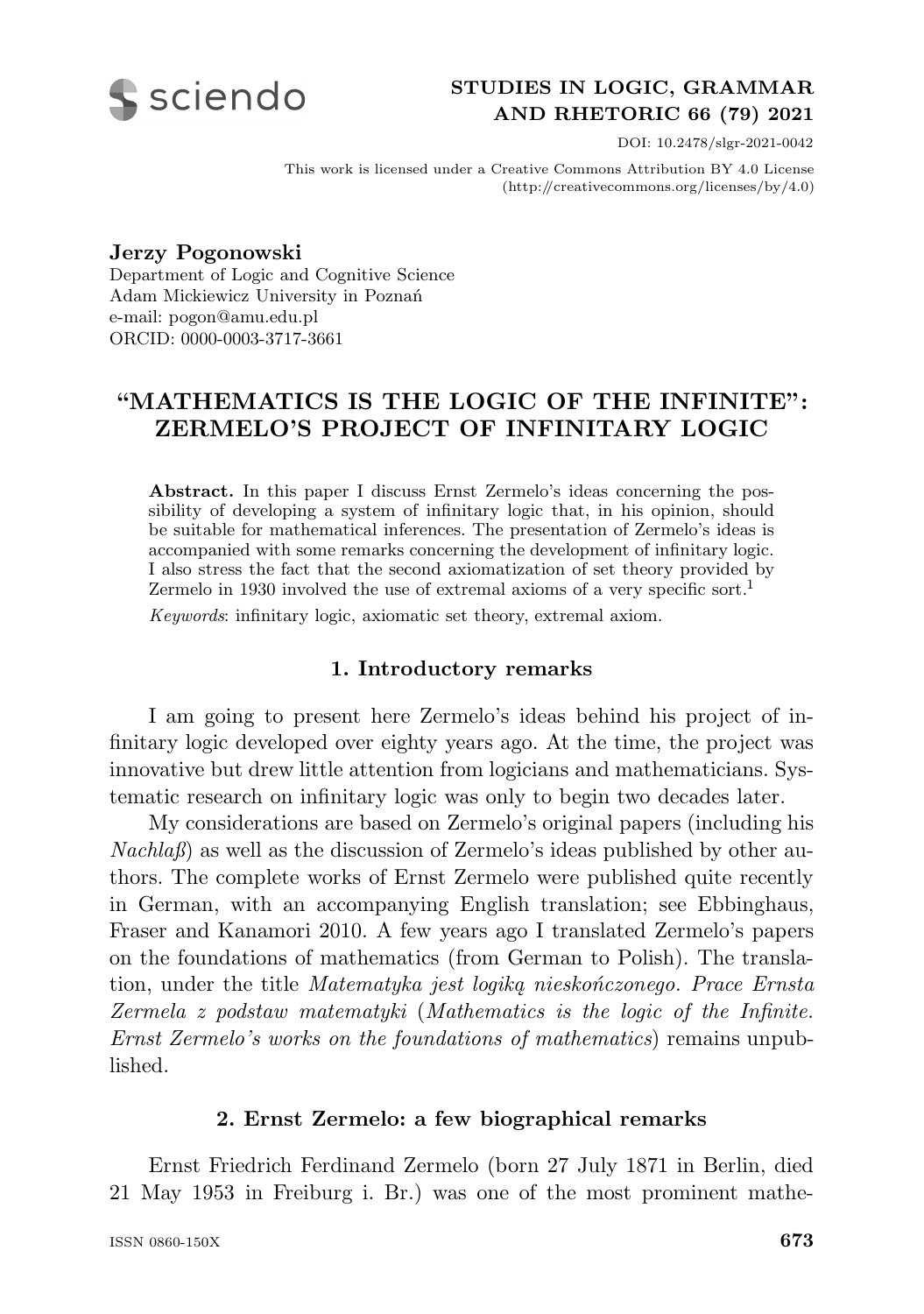maticians of the twentieth century. He is known primarily as the author of the first axiomatization of set theory. Other topics he covered include the calculus of variations, applications of mathematics in physics, navigation problems, and the application of set theory to the game of chess. He discovered Russell's antinomy before Russell and was also a translator of mathematical as well as literary works (fragments of *Odyssey*). He was the editor of Georg Cantor's collected works.

Zermelo worked at the universities in Göttingen, Zürich and Freiburg, and presented the first course entitled mathematical logic. He was involved in the investigations concerning the foundations of mathematics in two periods: in Göttingen (1899–1910), working with David Hilbert, and in Freiburg (1921–1935). His project of infinitary logic was initiated in the second of these periods.

Ernst Zermelo's *Collected works* were published quite recently, in two volumes, with the original German texts and English translations; see Ebbinghaus, Fraser and Kanamori 2010. The first volume (*Set Theory, Miscellanea*) contains Zermelo's works on the foundations of mathematics. The book Ebbinghaus 2007 contains a very detailed biography of Ernst Zermelo together with an elaborated analysis of his works.

# **3. Zermelo's first axiomatization of set theory**

By the turn of the twentieth century, mathematicians (Peano, Dedekind, Veblen, Huntington, and Hilbert, among others) had been working intensively on providing axiomatic foundations for several fundamental mathematical theories: arithmetic, algebra, geometry. Set theory, proposed by Georg Cantor, has also been given an axiomatic treatment. Its first axiomatization was given by Ernst Zermelo in 1908, its goal being not only to secure set theory from the danger of antinomies, but also to provide a solid background for the proof that any set can be well ordered. As is known, Zermelo gave two such proofs, and it was the second one that was based on his axioms. Zermelo's axiomatization has been discussed in detail in many places, for instance: Fraenkel, Bar Hillel and Levy 1973, Hallet 1984, Kanamori 1996, 2004, Moore 1980, 1982, Ebbinghaus, Fraser and Kanamori 2010. Other axiomatic systems for set theory were proposed in the presence of the one given by Zermelo in 1908 (for instance in the works of Fraenkel, Bernays, von Neumann, Gödel, and Quine). The same applies, of course, to additions to Zermelo's original system (by Skolem, Fraenkel, and Mirimanoff). Set theory had been developing for about forty years as a mathematical theory, and only later did investigations into models of this theory begin.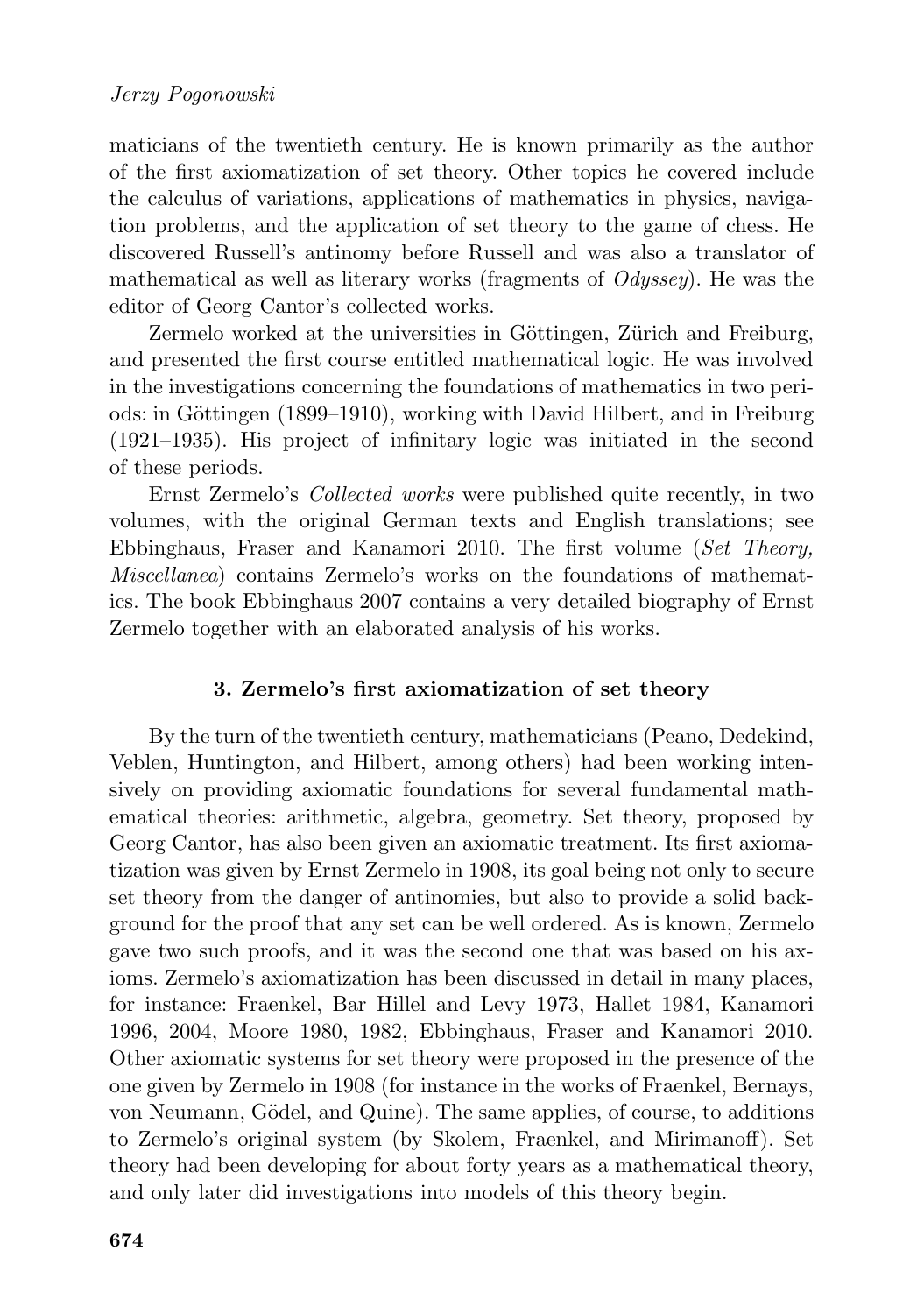It seems that there were two reasons for the predicate  $\in$  being transferred from the domain of logic into a separate mathematical domain. The first of them was the growing interest in set theory and the fact the it could be axiomatized, as shown by Zermelo in 1908. The second reason, I believe, derived from the consequences of the Löwenheim-Skolem theorem  $(Löwenheim 1915, Skolem 1919, 1920, 1922), which revealed the relativity$ of certain set theoretical concepts (such as cardinality).

In this paper I am interested mainly in Zermelo's ideas concerning infinitary logic, which were evidently influenced by his work in set theory. His first axiomatization of set theory was created in accordance with the first phase of Hilbert's program; let us bear in mind that Zermelo was collaborating with Hilbert in Göttingen at that time. But in his works from the nineteen twenties and thirties, Zermelo does not accept the finitistic point of view in mathematics. One must also remember that Zermelo's ideas concerning infinitary logic appeared at the time of *interregnum* in mathematical logic and foundations of mathematics, that is between the paradigms of *Principia Mathematica* and *Grundlagen der Mathematik*, and they did not belong to the main stream of investigations in these domains. This was also a period when certain fundamental metalogical concepts, such as categoricity and completeness, were emerging.

The axioms for set theory proposed in Zermelo 1908 are well known. However, it could be interesting to compare this list with the second axiomatization, proposed in Zermelo 1930 and which I shall discuss a little later. I am using the English translation proposed in Ebbinghaus, Fraser and Kanamori 2010, 193–201:

- 1. *Axiom of extensionality*. If every element of a set M is also an element of N and vice versa, if, therefore  $M \subseteq N$  and  $N \subseteq M$ , then always  $M = N$ ; or, more briefly: Every set is determined by its elements.
- 2. *Axiom of elementary sets*. There exists a (fictitious) set, the "*null set*" 0, that contains no element at all. If  $\alpha$  is any object of the domain, there exists a set  $\{a\}$  containing a and only a as element; if a and b are any two objects of the domain, there always exists a set  $\{a, b\}$  containing as elements  $a$  and  $b$  but no object  $x$  distinct from both.
- 3. Axiom of separation. Whenever the propositional function  $\mathfrak{C}(x)$  is definite for all elements of a set M, M possesses a subset  $M_{\mathcal{C}}$  containing as elements precisely those elements x of M for which  $\mathfrak{C}(x)$  is true.
- 4. *Axiom of the power set*. To every set T there corresponds another set UT , the "*power set*" of  $T$ , that contains as elements precisely all subsets of  $T$ .
- 5. Axiom of the union. To every set T there corresponds another set  $\mathfrak{S}T$ , the "*union*" of  $T$ , that contains as elements precisely all elements of the elements of  $T$ .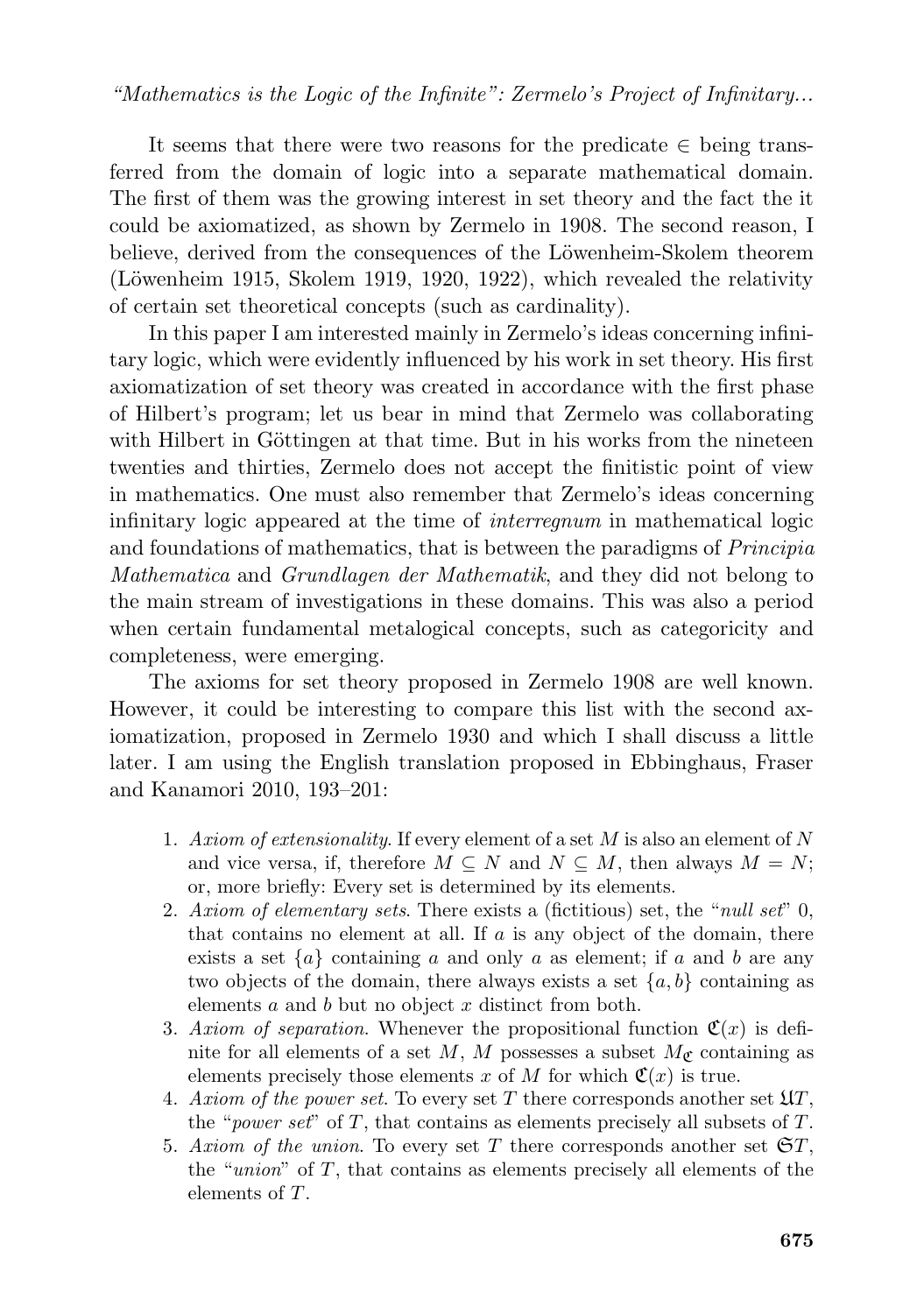- 6. *Axiom of choice*. If T is a set whose elements all are sets that are different from 0 and mutually disjoint, its union  $\mathfrak{S}T$  includes at least one subset  $S_1$ having one and only one element in common with each element of T.
- 7. *Axiom of infinity*. There exists in the domain at least one set Z that contains the null set as an element and is so constituted that to each of its elements a there corresponds a further element of the form  $\{a\}$ , in other words, that with each of its elements a it also contains the corresponding set  $\{a\}$  as an element.

The careful reader may note that these formulations of the axioms are in principle the same as their modern formulations. The only exception is the axiom of separation, in which Zermelo uses the term "definite property". The axiom of replacement and the axiom of foundation, absent on the above list, were added later.

# **4. Zermelo on the concept of** *Definitheit*

Many mathematicians attempted to define precisely the notion of "definite property" (Zermelo, Fraenkel, Weyl, Skolem, von Neumann, and others). Below I limit myself to the presentation of a solution given by Zermelo. In the paper "Über den Begriff der Definitheit in der Axiomatik" (Zermelo 1929) Zermelo seeks to characterize this notion axiomatically. Definite property is a notion that is crucial in the formulation of the axiom of separation in set theory. Zermelo makes use of his axiomatization of set theory from 1908 and considers three options:

- 1. The concept could be treated as useless, which is not a position taken by Zermelo. It is important to add that Zermelo does not want to analyze this concept in logic itself, thus outside of set theory.
- 2. A general characterization of this notion could be omitted, while focusing on specification of the shape of formulas occurring in the axiom of separation. This was done for instance by Fraenkel in the second edition (Fraenkel 1923) of his *Einleitung in die Mengenlehre*. Zermelo rejects this solution, because it presupposes the concept of a natural number, while Zermelo considers the latter secondary with respect to pure set theoretical concepts.
- 3. An axiomatical characterization of the notion in question could be attempted. This is exactly the position taken by Zermelo. He pays attention to another solution of this kind, namely the one proposed by von Neumann in 1925 which has the notion of a function (rather than a set) as a primitive notion of set theory (von Neumann 1925).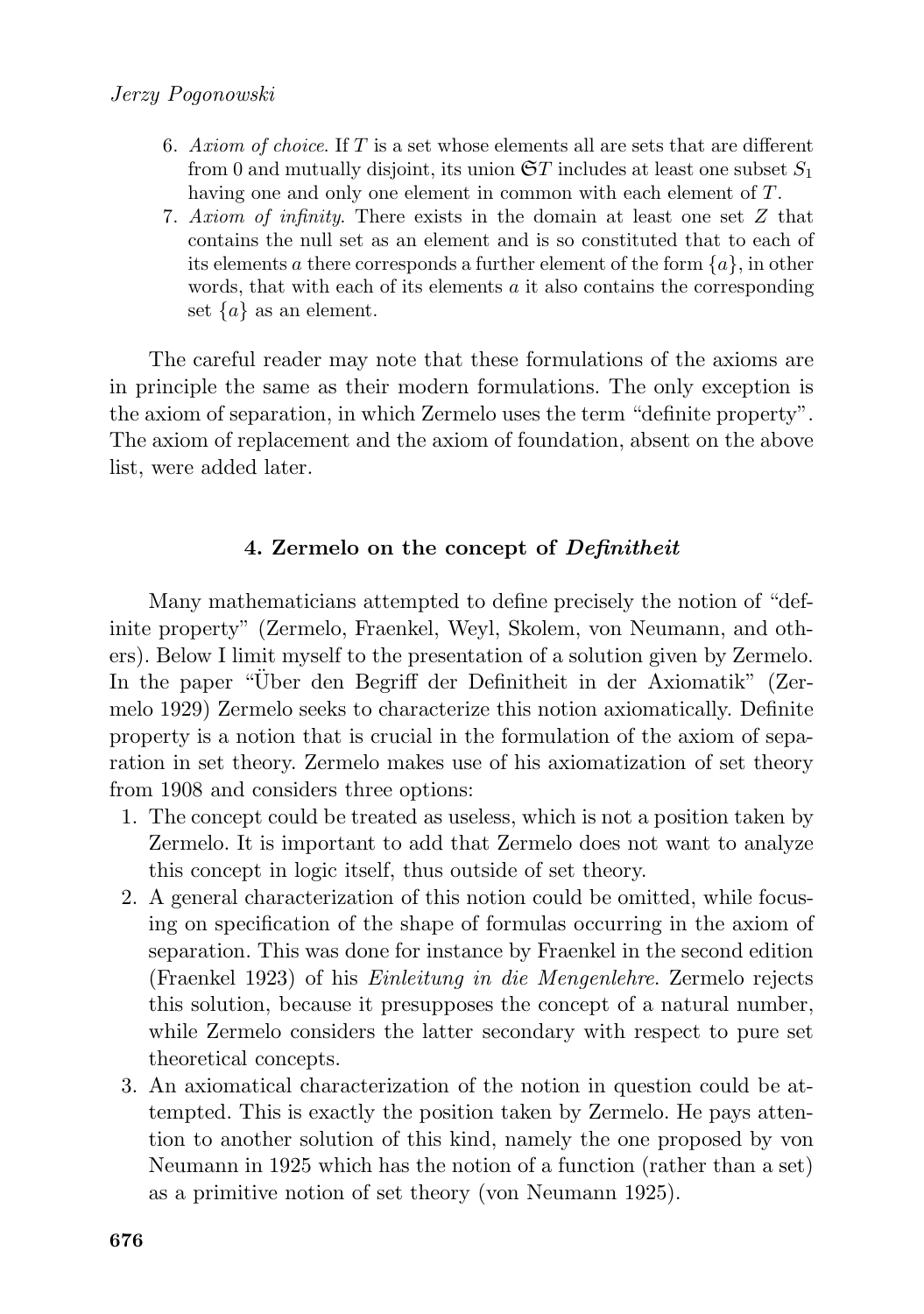It should perhaps be added that Zermelo does not comment on the solution proposed a few years earlier by Skolem. Zermelo's first remarks about Skolem can be found in a footnote to the paper Zermelo 1930. Skolem himself wrote as follows on Zermelo's solution:

Dabei fällt es mir besonders auf, daß er meinen Helsingforser Vortrag vom Jahre 1922 nicht zu kennen scheint, worin ich genau dieselbe Idee zur Verschärfung jenes Begriffes ausgesprochen habe wie Zermelo auf Seite 342 in seiner Arbeit. (Skolem 1930, 275)

After some preliminary explanations (concerning axiomatic systems, models, consistency, categoricity, etc.), Zermelo claims that his understanding of the notion of a definite property should be summarized as follows:

"Definite" is thus what is *decided in every* single *model*, but may be decided differently in different models; "decidedness" refers to the individual *model*, whereas "definiteness" itself refers to the *relation* under consideration and to the entire *system*. (Zermelo 1929, 341–342; citing the translation in Ebbinghaus, Fraser and Kanamori 2010, 361–363)

According to the above, by definite property one should understand any property on which it can be decided whether the elements of any model of the system of axioms in question do or do not possess this property. From the point of view of contemporary logical standards such a formulation is obviously imprecise. Zermelo does not formulate explicitly in which formal language one should express such properties. Moreover, these properties are characterized with respect to their content and not syntax. As examples of properties which are *not* definite in his sense, Zermelo himself gives such properties as: *to be painted in green* or *to be an irrational number which can not be defined in finitely many words in any Indoeuropean language*.

It should be clear from the above that by definite properties (for a given axiomatic system) Zermelo understands properties that are *essential*, *natural*, or *meaningful*. Zermelo insists that the following characterization of the notion of definite property is *not* adequate:

*A proposition is called "definite" for a given system if it is constructed from the fundamental relations of the system only by virtue of the logical elementary operations of negation, conjunction and disjunction, as well as quantification, all these operations in arbitrary yet finite repetition and composition.* (Zermelo 1929, 342; citing the translation in Ebbinghaus, Fraser and Kanamori 2010, 363)

The reason for the rejection of such characterization lies, according to Zermelo, in the fact that the definition of this form does not refer to the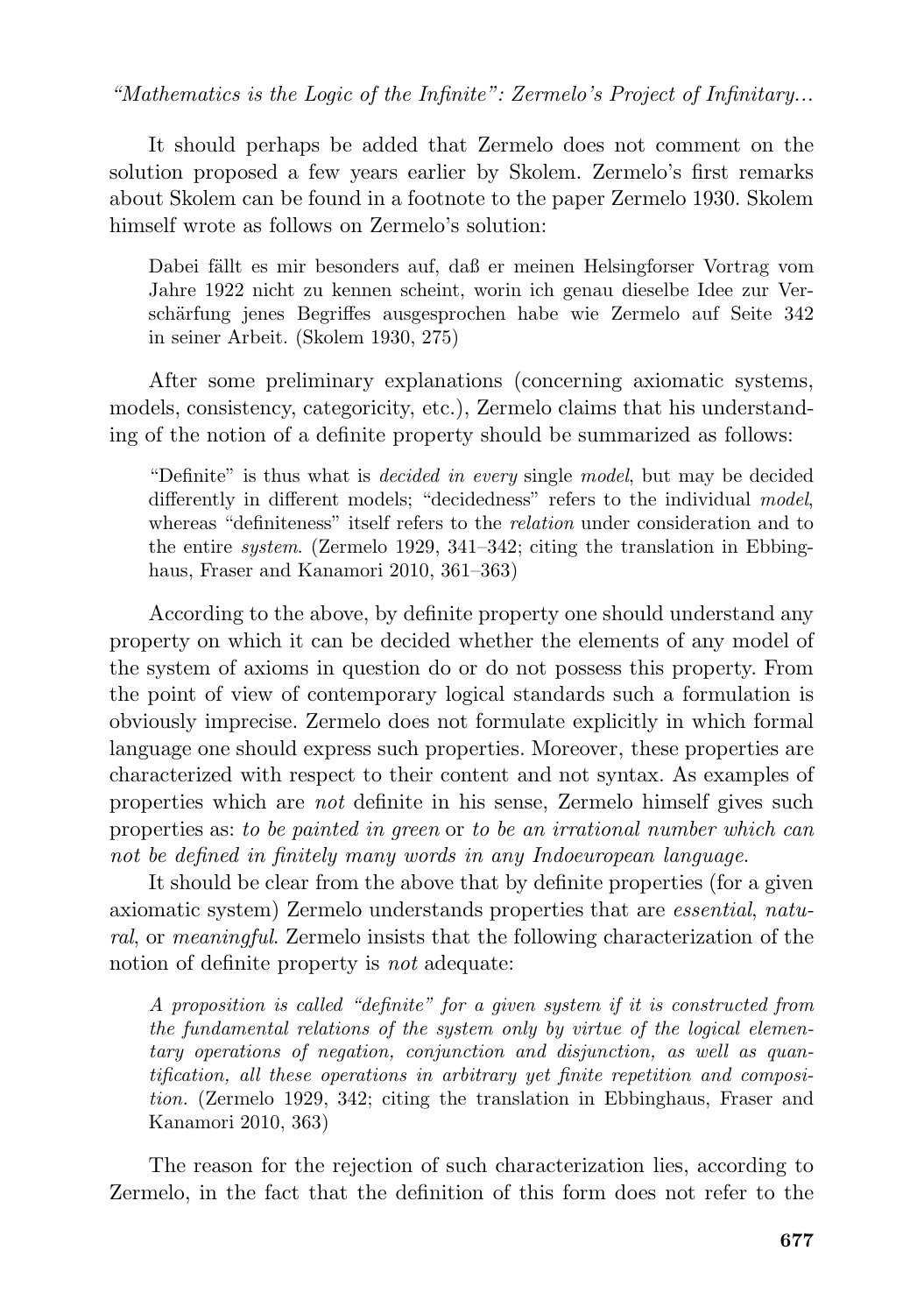sentences themselves but to the methods of their construction, and the latter presupposes the notion of *an arbitrary natural number*, while such procedure was not acceptable to Zermelo.

Finally, Zermelo gives his axiomatic characterization of the notion of a definite property, in his opinion the only adequate description. For a given domain  $B$  and fundamental relation defined on  $B$  and forming a system  $R$ Zermelo proposes three axioms characterizing the meaning of "the sentence  $p$ " is definite with respect to  $R^{\prime\prime}$ , in symbols  $Dp$ . Firstly (Axiom I), all expressions of the form  $r(x, y, z, \ldots)$ , for any relation r from R and any combination of variables from  $B$ , are definite sentences. Secondly (Axiom II), sentences formed from definite sentences with the help of negation, conjunction, disjunction and quantification (over  $B$ ) are definite sentences. Furthermore, Zermelo also admits second order quantification:

If  $DF(f)$  holds for all definite functors  $f = f(x, y, z, \ldots)$ , then  $D \bigcap F(f)$  and  $D \bigcup^f F(f)$  hold as well. (Zermelo 1929, 343; citing the translation in Ebbinghaus, Fraser and Kanamori 2010, 365)

(this is exactly the condition which was criticized by Skolem in Skolem 1930).

Zermelo notices that the first two of the above axioms only say which sentences are definite and provide no information regarding which sentences are not definite. For this purpose he adds the following axiom:

Axiom III) *If* P *is the system of all "definite" propositions, or, more generally, any system of propositions* p *of the constitution* Dp*, then it has no proper sub*system  $P_1$  that, on the one hand, contains all fundamental relations from  $R$ , *in accordance with I and II, while already including, on the other hand, all negations, conjunctions, disjunctions and quantifications of its own propositions and propositional functions*. (Zermelo 1929: 344; citing the translation in Ebbinghaus, Fraser and Kanamori 2010, 367)

Zermelo is aware that the above formulation implicitly refers to iterations of a syntactic operation *finitely many times*, but claims that he is able to get rid of this restriction, promising the details in a later work (probably in Zermelo 1935, his last printed text).

### **5. Zermelo's second axiomatization of set theory**

Zermelo's very important paper "Über Grenzzahlen und Mengenbereiche. Neue Untersuchungen über die Grundlagen der Mengenlehre" (Zermelo 1930) can be considered in two aspects. For a start, it portrays the de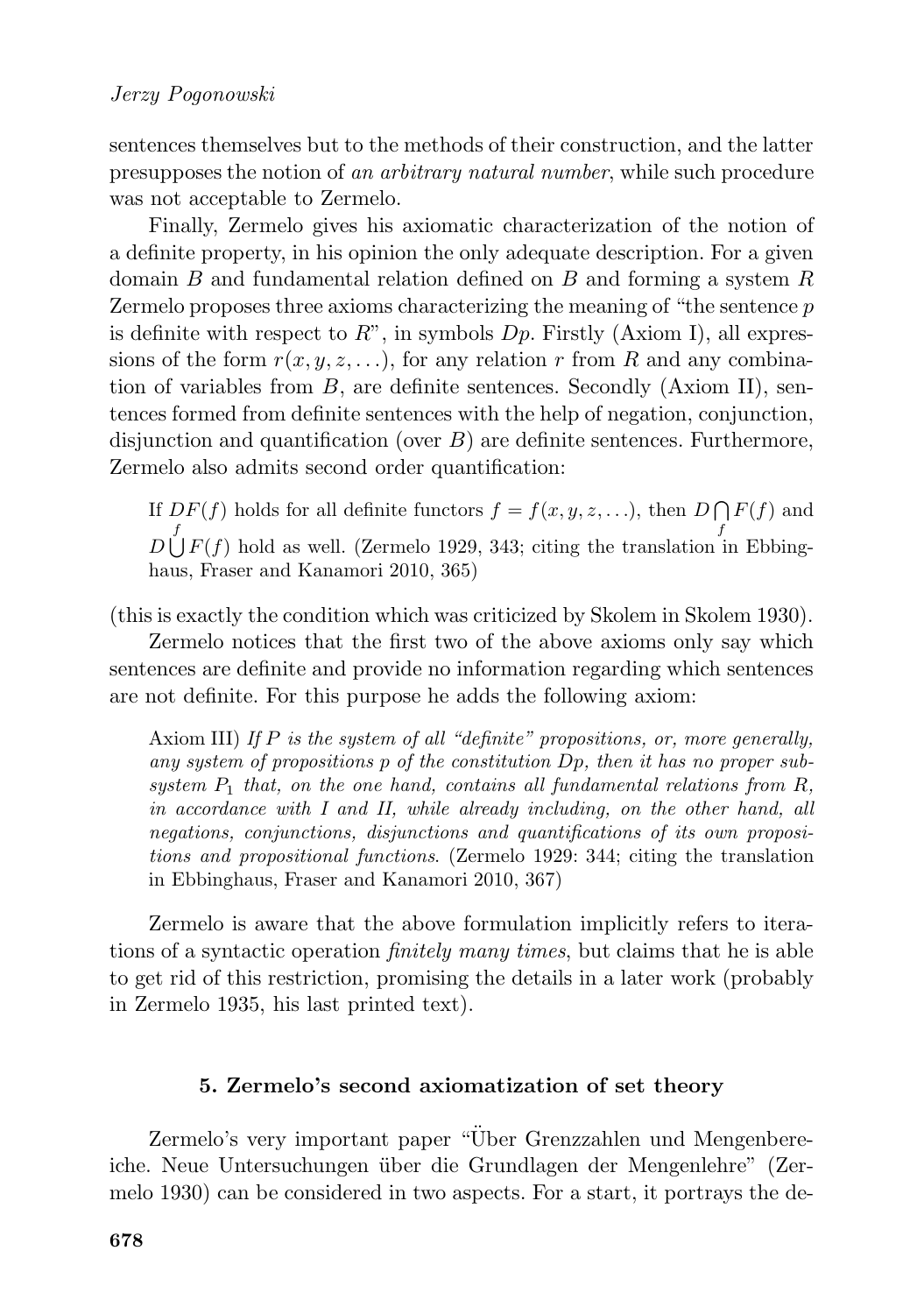velopment of Zermelo's views concerning set theory. I believe there are three stages to this development: the papers Zermelo 1904 and Zermelo 1908, the paper Zermelo 1930, and notes from *Nachlaß*. Secondly, it is a turning point in the evolution of Zermelo's views concerning the foundations of logic and mathematics: it seems that up to 1930 Zermelo accepts the finitary character of syntactic constructions, while after that date he begins work on his proposal of infinitary logic which could be suitable for mathematical inferences.

In this section I discuss the first of these aspects. As can be seen from his correspondence with Baer, Zermelo is already familiar with Skolem 1922 and thus is aware of the set-theoretical relativism observed by Skolem. He accepts the necessity of adding the axiom of replacement, uses the representation of ordinal numbers proposed by von Neumann, and makes an essential use of strongly inaccessible cardinals, determining those levels in the hierarchy of his normal domains which are natural models of the axioms of set theory. He proves theorems that characterize up to isomorphism his normal domains. The world of set theory is thought of in this paper as a transfinite hierarchy of normal domains. Zermelo rejects the idea that this world can be represented by a single model, and sets aside metatheoretical questions concerning set theory for a possible later work.

# **5.1. Axioms of the system from Zermelo 1930**

The system from 1930 has the following axioms (citing the translation of Zermelo 1930 in Ebbinghaus, Fraser and Kanamori 2010, 403):

- B) *Axiom of extensionality*: Every set is determined by its elements, provided that it has any elements at all.
- A) *Axiom of separation*: Every propositional function  $f(x)$  separates from every set m a subset  $m_f$  containing all those elements x for which  $f(x)$ is true. Or: To each part of a set there in turn corresponds a set containing all elements of this part.
- P) *Axiom of pairing*: If a and b are any two elements, then there is a set that contains both of them as its elements.
- U) *Axiom of the power set*: To every set m there corresponds a set  $\mathfrak{U}_m$ that contains as elements all subsets of  $m$ , including the null set and  $m$ itself. Here, an arbitrarily chosen "urelement"  $\mathfrak{u}_0$  takes the place of the "null set".
- V) *Axiom of the union*: To every set m there corresponds a set  $\mathfrak{S}m$  that contains the elements of its elements.
- E) *Axiom of replacement*: If the elements x of a set m are replaced in a unique way by arbitrary elements  $x'$  of the domain, then the domain contains also a set  $m'$  that has as its elements all these elements  $x'$ .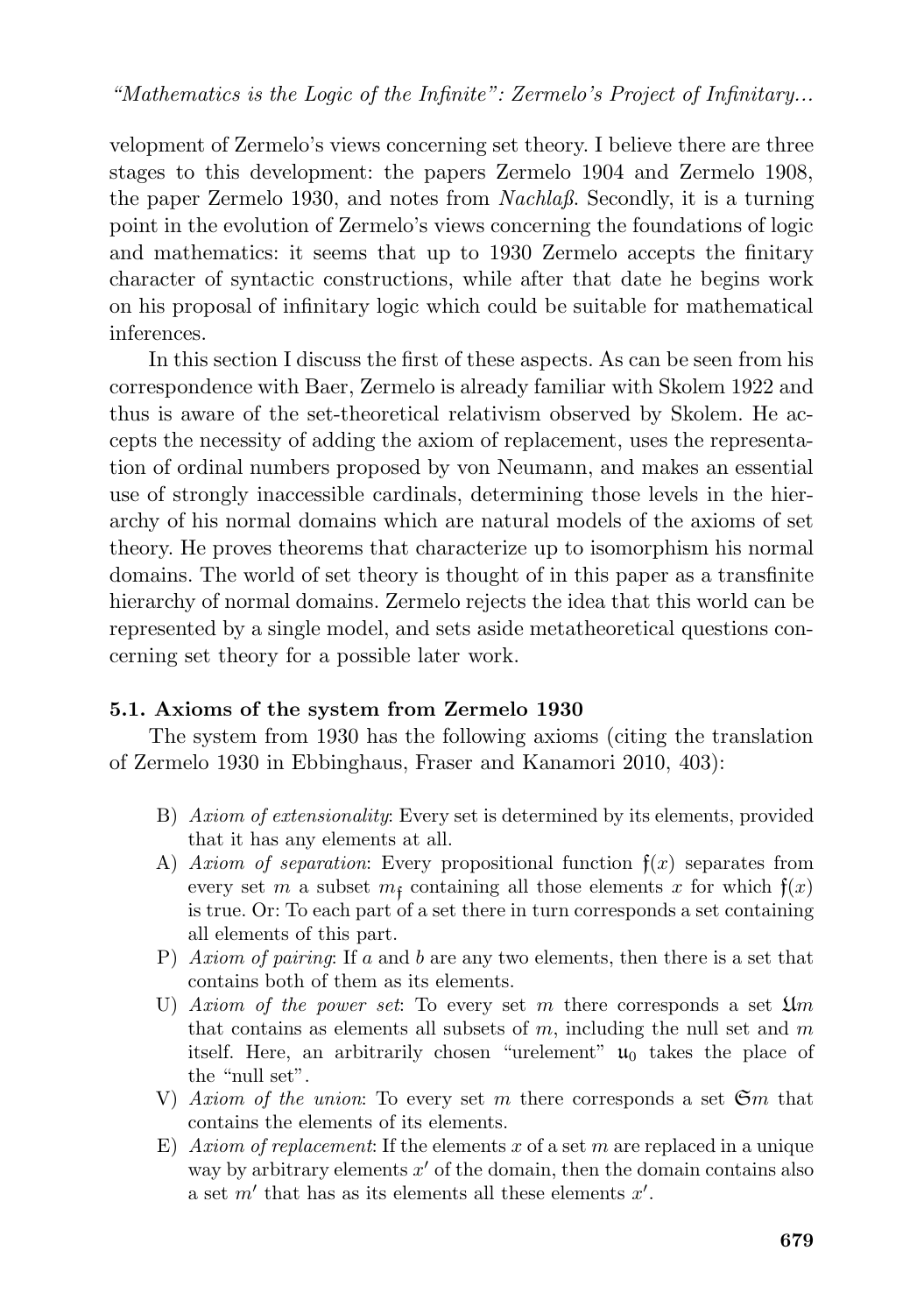F) *Axiom of foundation*: Every (decreasing) chain of elements, in which each term is an element of the preceding one, terminates with finite index at an urelement. Or, what amounts to the same thing: Every partial domain T contains at least one element  $t_0$  that has no element in T.

There are similarities as well as differences between this system and the system from Zermelo 1908. Here Zermelo considers set theory which, besides sets, also takes into account "indecomposable" elements or atoms, with unknown structure (urelements, *Urelemente*). Their totality is denoted by U.

The separation axiom [A] looks as if it were formulated in a secondorder language, thus admitting quantification over propositional functions. Zermelo himself does not specify the language in which properties of sets should be expressed. He only writes that an arbitrary propositional function can determine a subset of a given set; moreover, to each part (*Teil*) of a given set there corresponds a set that has as its elements all elements of this part. In addition, no limitations are imposed on the form of propositional functions occurring in the axiom schema of replacement.

The axiom of foundation is new (with respect to the system from Zermelo 1908). Zermelo writes that this axiom is required in order to exclude circular and non-founded (*"zirkelhafte" und "abgründige" Mengen*) sets. The axiom of infinity is not assumed here as (in Zermelo's own words) not belonging to general set theory (*"allgemeinen" Mengenlehre*). He shows that a normal domain consisting of all finite sets satisfies all the axioms of such general theory. The power set axiom states the existence of the family of all subsets of a given set. The axiom of choice is assumed as a logical principle and is not included in proper axioms of the system. Zermelo writes that this axiom cannot be used for the limitation of the domains in question (*Abgrenzung der Bereiche*). He adds that in all further considerations the fact that any set can be well ordered is of the utmost importance.

# **5.2. Normal domains and isomorphism theorems**

Systems consisting of sets and atoms with the fundamental relation  $a \in b$  (meaning: a is an element of b) which satisfy the axioms BAPUVEF are called by Zermelo the normal domains (*Normalbereiche*).

One can apply the same operations on normal domains as those which are applicable to sets (unions, intersections); one can also investigate the relationships between such domains (for instance the relation of being a subdomain). Particular normal domains are not sets in any absolute sense: if a domain  $P_1$  is an element of a domain  $P_2$ , then  $P_1$  is a set in  $P_2$ . Do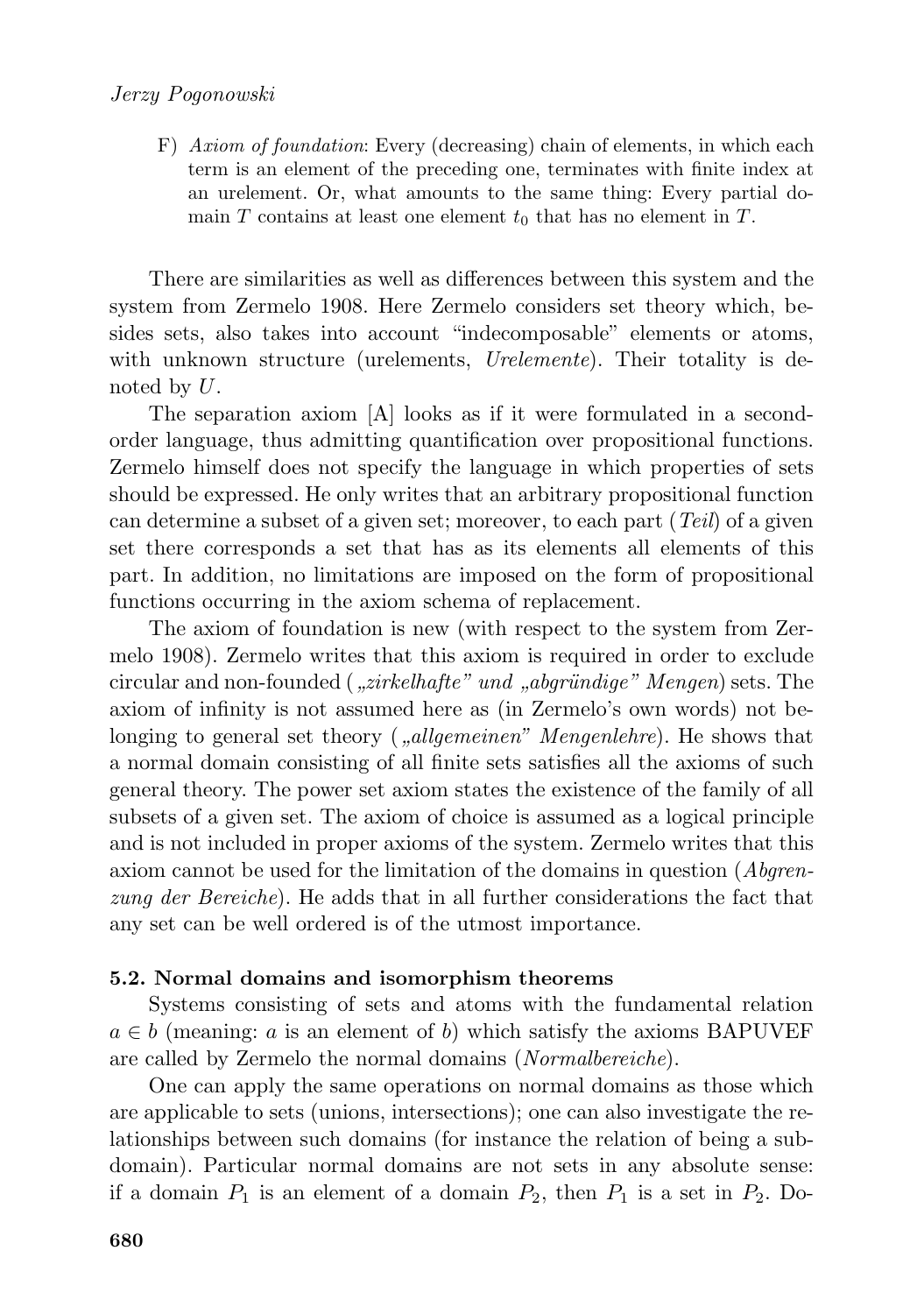mains that are sets in this sense are called closed. Domains that are not closed are called open.

Zermelo introduces his *Grenzzahlen* (in modern terminology: strongly inaccessible numbers) as fixed points of a certain function defined by transfinite induction. Zermelo represents the set theoretical universe as a hierarchy of normal domains. The internal structure of these domains is characterized by three *development theorems*, the first of which is formulated (with Zermelo's commentary) as follows:

*First development theorem*. *Each normal domain* P *of characteristic* π *can be decomposed into a well-ordered [[sequence]] of type* π *of non-empty and disjoint "layers"*  $Q_{\alpha}$ , so that each layer  $Q_{\alpha}$  *includes all elements of* P *which occur in no earlier layer and whose elements belong to the corresponding "segment"*  $P_{\alpha}$ , that is, to the sum of preceding layers. The first layer  $Q_0$  includes *all the urelements*.

For the partial domains, or "segments",  $P_{\alpha}$  are defined by transfinite induction by virtue of the following stipulations:

- 1.  $P_1 = Q_0 = Q$  shall include the whole basis, the totality of urelements.
- 2.  $P_{\alpha+1} = P_{\alpha} + Q_{\alpha}$  shall contain all sets of P that are "rooted" in  $P_{\alpha}$ , that is all those sets whose elements lie in  $P_{\alpha}$ .
- 3. If  $\alpha$  is a limit number, then  $P_{\alpha}$  shall be the sum or union of all preceding  $P_{\beta}$ with smaller indices  $\beta < \alpha$ .

(Zermelo 1930, 36; citing the translation in Ebbinghaus, Fraser and Kanamori 2010, 413)

Further, Zermelo establishes the cardinalities of the particular levels of this hierarchy (*Second development theorem*). Finally, he proves that each normal domain can be represented in some canonical form (*Third development theorem (theorem on "canonical" development)*).

If  $\alpha$  is a strongly inaccessible cardinal, then  $P_{\alpha}$  satisfies all the axioms of the system BAPUVEF. The basis of a normal domain is the totality of its atoms, and the characteristic of a normal domain equals the least ordinal number that is not a set in it. Zermelo proves the following theorems characterizing normal domains up to isomorphism with respect to two parameters taken into account, namely the cardinality of the basis and the characteristic of the domain:

*First isomorphism theorem*. *Two normal domains with the same characteristic and with equivalent bases are isomorphic. In fact, the isomorphic mapping of the two domains onto one another is uniquely determined by the mapping of their bases*.

*Second isomorphism theorem*. *Given two normal domains with equivalent bases and different boundary numbers* π*,* π ′ *, one is always isomorphic to a canonical segment of the other*.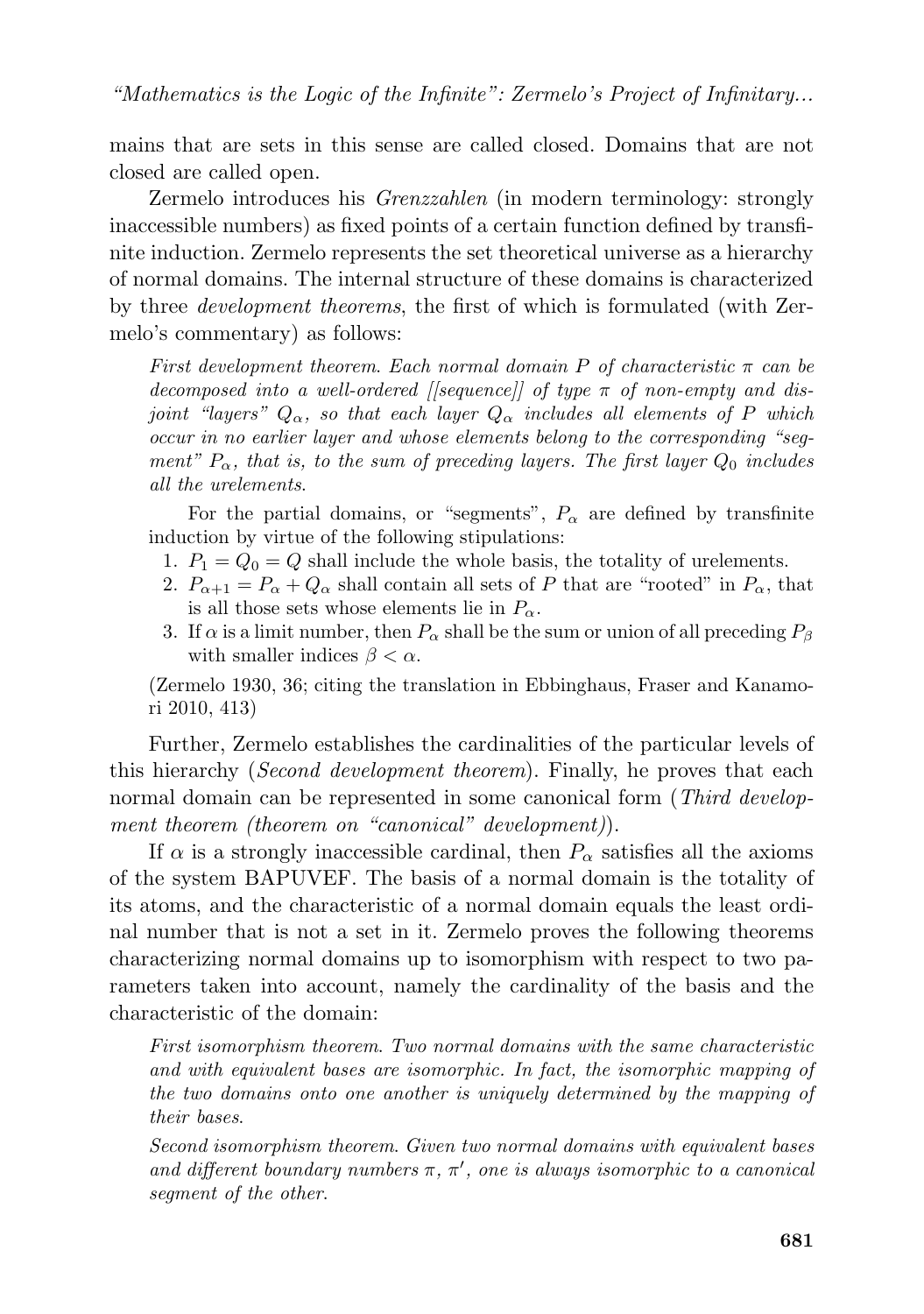*Third isomorphism theorem*. *Given two normal domains with the same characteristic, one is always isomorphic to a (proper or improper) subdomain of the other*. (Zermelo 1930, 36–39; citing the translation in Ebbinghaus, Fraser and Kanamori 2010, 421–423)

At the end of the paper Zermelo includes some remarks concerning models of set theory. He also presents the following argumentation for the necessity of considering a transfinite hierarchy of strongly inaccessible numbers:

Let us now put forth the general hypothesis that every *categorically determined domain can also be conceived as a "set" in one way or another*; that is that it can occur as an element of a (suitably chosen) normal domain. It then follows that there corresponds to any normal domain a higher one with the same basis, to any unit domain a higher unit domain, and therefore also to any "boundary number"  $\pi$  a greater boundary number  $\pi'$ . [...] Once again, this is of course not "provable" on the basis of the  $ZF'$  axioms, since the asserted behavior leads us beyond any individual normal domain. Rather, we must postulate the *existence of an unlimited sequence of boundary numbers* as a new axiom for the "meta-theory of sets", where the question of "consistency" still requires closer examination. (Zermelo 1930, 46; citing the translation in Ebbinghaus, Fraser and Kanamori 2010, 429)

Zermelo stresses that one should not think of set theory as describing a single intended model. He claims that the fact that domains with different bases and characteristics are not isomorphic is a virtue of his system as far as the intuitions concerning the concept of a set are concerned.

# **5.3. A digression: extremal axioms**

The term *extremal axiom* was introduced in the paper Carnap and Bachmann 1936. Intuitively speaking, extremal axioms are axioms that should uniquely characterize models of the underlying theory, and moreover as maximal or minimal with respect to their internal structure. Early examples of such axioms include Peano's axiom of induction in arithmetic and the axiom of completeness in Hilbert's system of geometry presented in Hilbert 1899. The latter is summarized as follows: *To a system of points, straight lines, and planes, it is impossible to add other elements in such a manner that the system thus generalized shall form a new geometry obeying all of the five groups of axioms*. An example of an early extremal axiom in set theory is Fraenkel's axiom of restriction, which says, roughly speaking, that only those sets exist whose existence can be explicitly proven in set theory. Neither Hilbert's axiom of completeness nor Fraenkel's axiom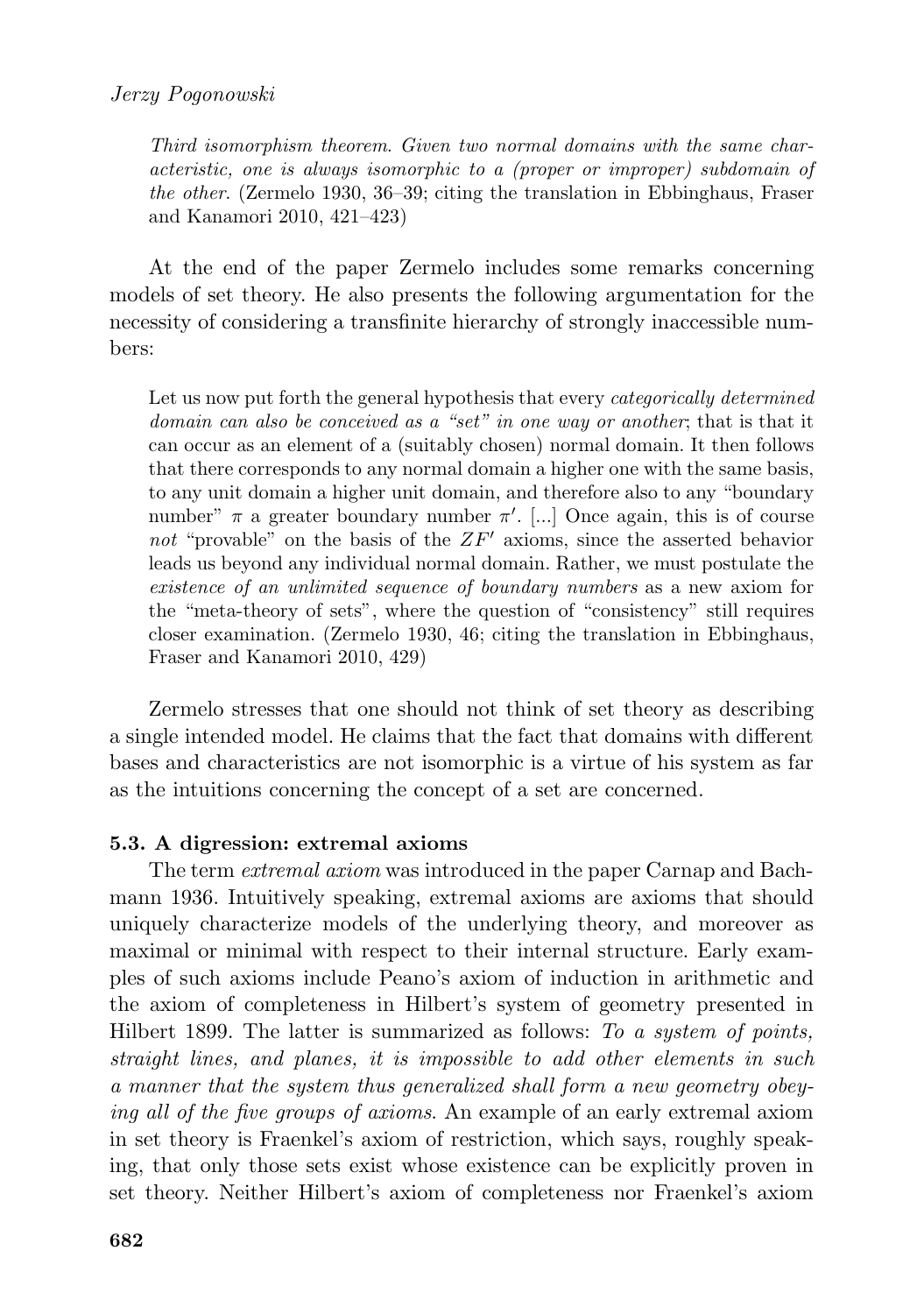of restriction are statements formulated in the object language of the corresponding theory. Hilbert's axiom expresses the idea of maximality of the geometric universe, while Fraenkel's axiom should be understood as a requirement that the set theoretical universe should be as narrow as possible. Carnap and Bachmann tried to provide a general description of extremal axioms (maximal as well as minimal) in the formalism of the theory of types. They considered one maximal axiom (Hilbert's axiom of completeness) and two minimal axioms (Dedekind's characterization of the minimal infinite chain and Fraenkel's axiom of restriction). It is unclear, in my opinion at least, why they did not consider maximal axioms in set theory. Zermelo formulated such an axiom in Zermelo 1930 (page 46), which is clear from the citation at the end of the previous subsection. Postulating the existence of the transfinite hierarchy of strongly inaccessible numbers (boundary numbers in Zermelo's formulation) is exactly a certain condition expressing maximality of the set-theoretic universe. Moreover, this was the first time when such a maximality condition concerning this universe was formulated. Felix Hausdorff had earlier expressed the opinion that strongly inaccessible numbers were so large that they would never be needed in "normal" mathematics. Zermelo's maximality condition is in agreement with the contemporary views concerning the universe of set theory. Indeed, Kurt Gödel had already suggested that one needed to look for maximality conditions in set theory, similar to the Hilbert's axiom in geometry. And he did so just after introducing his axiom of constructibility, a kind of restriction axiom, being used in Gödel's proof of consistency of axiom of choice and the continuum hypothesis with the remaining axioms of Zermelo-Fraenkel set theory.

Further examples of restriction axioms in set theory are John von Neumann's axiom of the limitation of size (von Neumann 1925) and Roman Suszko's axiom of canonicity (Suszko 1951). A sharp critique of restriction axioms was presented in Fraenkel, Bar-Hillel and Levy 1973. Modern set theory focuses attention rather on maximal axioms, namely axioms of the existence of large cardinal numbers. Therefore I dare to claim that Zermelo was prophetic in postulating the existence of the transfinite hierarchy of strongly inaccessible numbers as the principle that should govern the settheoretic universe. The recent book Pogonowski 2019 discusses the issue of extremal axioms in mathematics, including the circumstances of their origin and their consequences.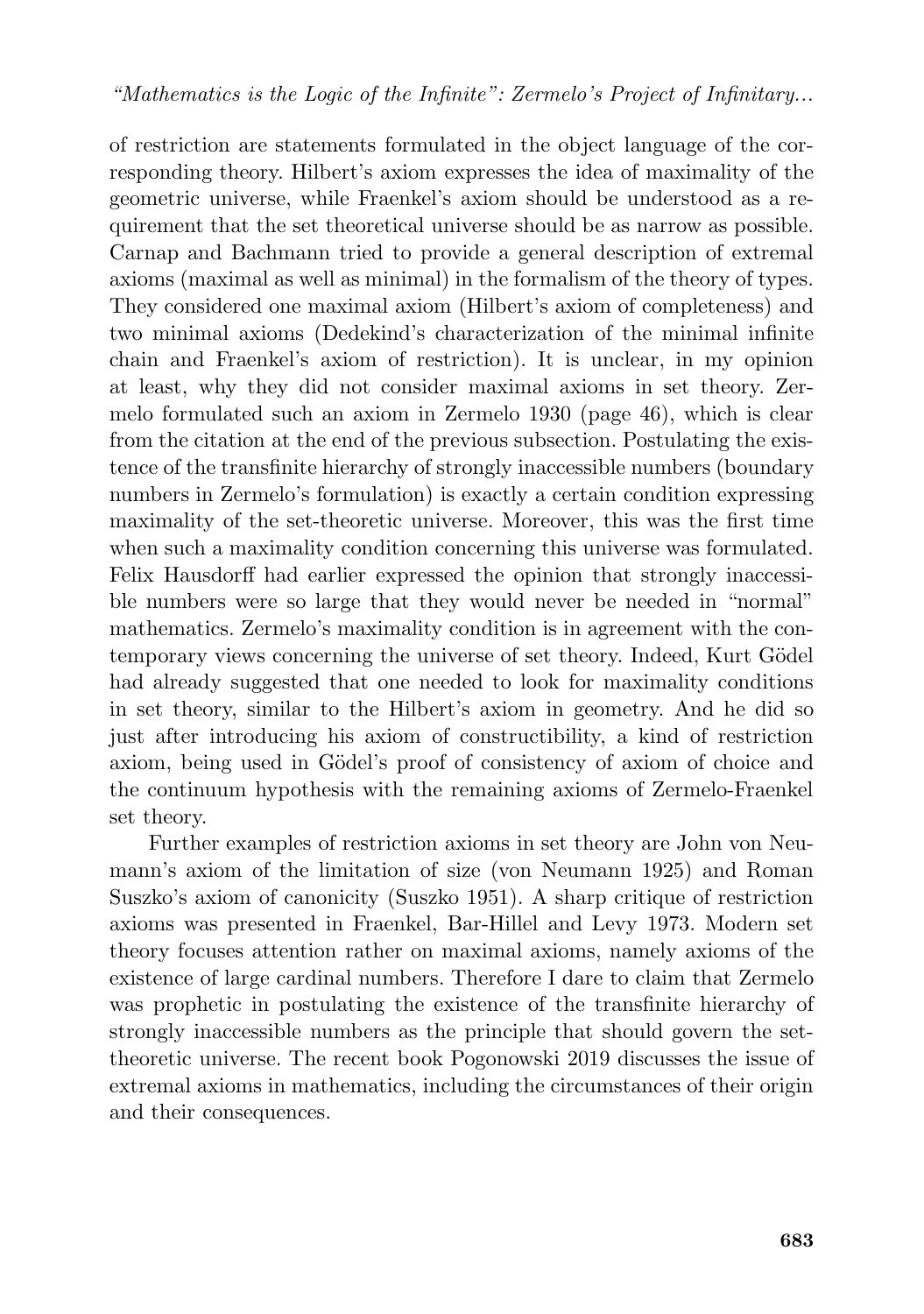# **6. Zermelo's anti-Skolemism**

Zermelo became acquainted with Skolem's works on set theory rather late, as attested to in his correspondence (see Ebbinghaus 2001). He criticized Skolem's remarks on his axiomatization from Zermelo 1930 (the dispute concerned Zermelo's notion of *Definitheit* described in Zermelo 1929). One may presume, in my opinion, that Zermelo's critical attitude towards Skolemism and "finitistic prejudicies" (Zermelo's own term) were among the inspirations for his project of infinitary logic.

Let me recall that the Löwenheim-Skolem theorem (formulated in contemporary terminology) states that if a theory in first-order language has an infinite model, then it has a countable model. This theorem has the following seemingly paradoxical consequences: firstly, in first-order languages, in which we have only countably many closed terms (which can name the elements of the domain of a model), we are unable to give names to almost all elements in uncountable domains; secondly, Cantor's theorem in set theory states that no set is equinumerous with its power set – and when applied to a countably infinite set it has as a consequence that its power set is uncountable. The Löwenheim-Skolem theorem applied to set theory formulated in a first-order language together with this result, in the presence of the axiom of infinity (stating the existence of at least one infinite set), may seem paradoxical: how could it be possible for a countable model of set theory to admit the existence of an uncountable element in its domain? This phenomenon is usually called Skolem's paradox.

Explications of Skolem's paradox are well known. As a matter of fact, it is not a genuine paradox but rather an effect (of using first-order languages). See for instance Benacerraf and Wright 1985, Bays 2000, van Dalen and Ebbinghaus 2000, George 1985, Klenk 1976, McCarthy and Tennant 1987, Moore 1985, Myhill 1951, 1952, Putnam 1980, Quine 1966, Resnik 1966, 1969, Shapiro 1996, Suszko 1951, Thomas 1968, 1971, and Wang 1955, as well as the textbooks DeLong 1970, Mostowski 1948, Hunter 1971, and Wang 1962. Briefly speaking, one has to remember that an infinite set is uncountable if and only if there exists no bijection between it and the set of all natural numbers. Now, if a given model does not include enough bijections, then inside the model there may occur elements that are uncountable *from the point of view of this model*. The Löwenheim-Skolem theorem for systems of logic different from the first-order logic is discussed for instance in Barwise and Feferman 1985, and Shapiro 1996.

Zermelo's anti-Skolemism can be summarized as follows. Firstly, Zermelo did not endorse the idea that the properties taken into account in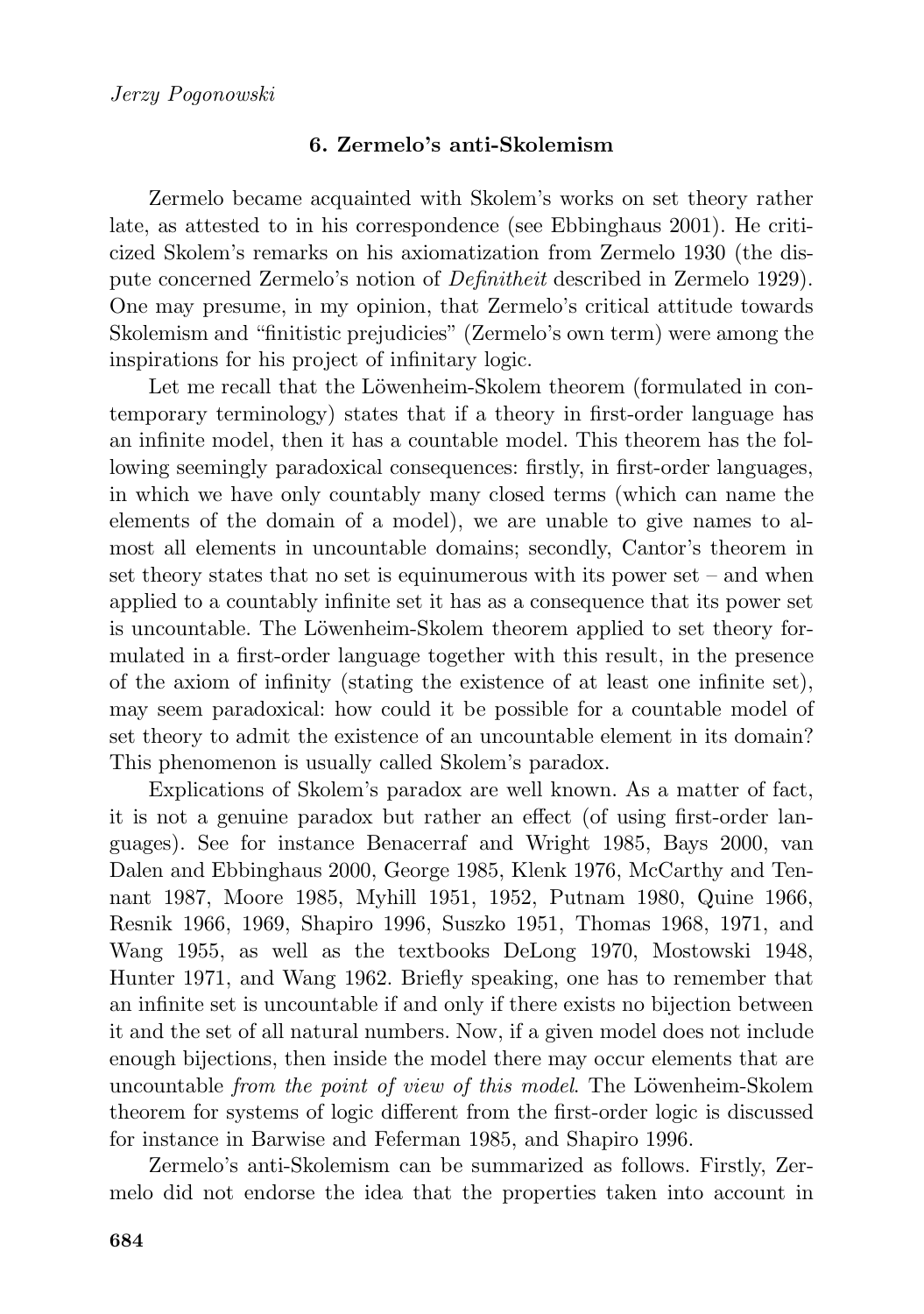the axiom of separation should be formulated in a first-order language. Secondly, Zermelo did not endorse the idea that set theory should be connected with a single model.

*Skolemism* was, in Zermelo's opinion, a completely inadequate approach to set theory. He considered the reduction of the world of sets to one countable model as a deformation of the Cantorian essence of this theory.

Skolem did not consider set theory a good candidate for the basis of all of mathematics, contrary to Zermelo. In turn, Zermelo claimed that the proof techniques used in mathematics should not be restricted by considering only one finitistic system.

In his short note "Relativism in set theory and the so-called Skolem theorem" Zermelo tried to show the inadequacy of the early set-theoretical relativism in a purely mathematical way, attempting to prove that the assumption that there may exist "bigger" and "smaller" sets playing the role of continuum leads to a contradiction.<sup>2</sup> However, his argument misses the point. Dirk van Dalen and Heinz-Dieter Ebbinghaus show that the main fault lies in an unwarranted assumption concerning closures with respect to arbitrary unions and intersections, and they conclude:

So altogether Zermelo's refutation amounts to a proof of the set-theoretical statement saying that, given a denumerable set  $M$ , any subset of the powerset  $K$  of  $M$  that is closed under arbitrary unions and intersections (and under complements with respect to  $M$ ) and whose union is  $M$ , either is finite or of the same cardinality as K. (van Dalen, Ebbinghaus 2000, 156)

These authors also write that Zermelo's faulty argumentation might have been caused by his epistemological position with respect to set theory, because Zermelo believed in the existence of an absolute hierarchy of sets.

# **7. Zermelo's infinitary logic**

In my opinion the following factors are essential to Zermelo's motivation for his project of infinitary logic:

- 1. Zermelo's views on the nature of infinity: he claimed that *Mathematics is the logic of the Infinite*.
- 2. Zermelo's belief that his set theory is fundamental to the entirety of mathematics. In particular, he conceived formulas and proofs as wellfounded constructs from the cumulative hierarchy of sets.
- 3. Zermelo's rejection of Skolemism. Zermelo believed that investigations into set theory should not be restricted to its single model and that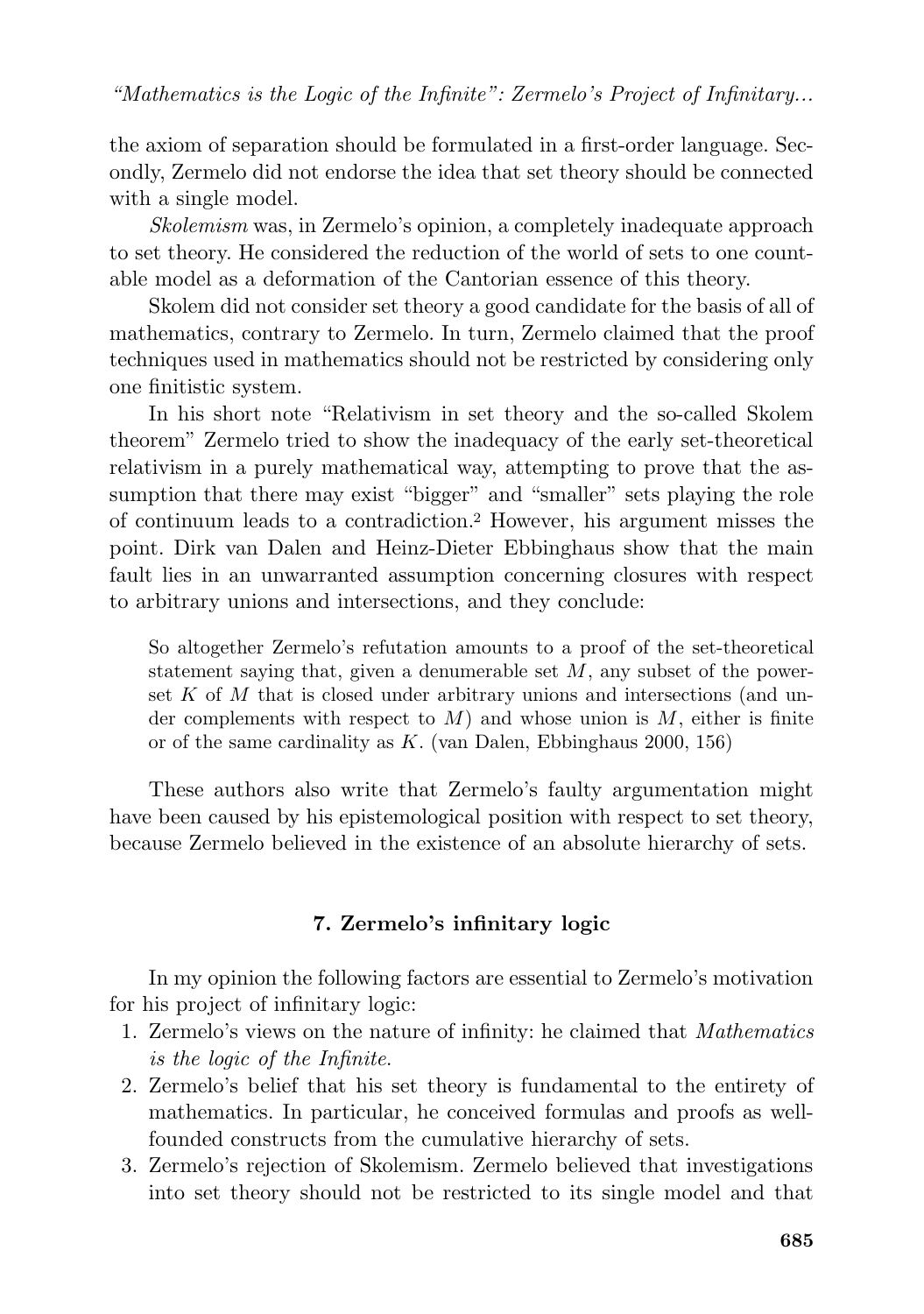one should not accept the finitistic standpoint in mathematical proof procedures.

4. Zermelo's belief that no restriction should be imposed on formulas occurring in the axiom of separation (in particular the restriction to a firstorder language is not justified).

Zermelo was primarily a genuine mathematician and only rarely did he express philosophical opinions, always stressing the fact that he was mainly interested in mathematical aspects of the investigated problems. His "Thesen über das Unendliche in der Mathematik", a short note (included in his *Nachlaß*) prepared in 1921 for his lectures in Warsaw in Spring 1929, was analyzed in Taylor 2002 and van Dalen, Ebbinghaus 2000. The text runs as follows:

17 July 1921

Theses concerning the infinite in mathematics

- I) Every genuinely mathematical proposition is "infinitary" in character, that is, is concerned with an *infinite* domain and is to be considered a collection of infinitely many "elementary propositions".
- II) The infinite is not given to us physically or psychologically in reality, it must be grasped as "idea" in Plato's sense and "posited".
- III) Since infinitary propositions can never be derived from finitary ones, the "axioms" of any mathematical theory, too, must be infinitary, and the "consistency" of such a theory can be "proved" by no other means than the presentation of a corresponding consistent system of infinitely many elementary propositions.
- IV) Traditional "Aristotelian" logic is, according to its nature, finitary, and hence not suited for the foundation of mathematical science. Whence the necessity of an extended "infinitary" or "Platonic" logic that rests on some kind of infinitary "intuition" – as, e.g., in connection with the question of the "axiom of choice" – but which, paradoxically, is rejected by the "intuitionists" by force of habit.
- V) Every mathematical proposition must be considered a collection of (infinitely many) elementary propositions, the "fundamental relations", by means of conjunction, disjunction and negation, and every deductio of a proposition from other propositions, in particular every "proof", is nothing but a "regrouping" of the elementary propositions.

(Zermelo 1921; citing the translation in Ebbinghaus, Fraser and Kanamori 2010, 307)

How are these claims to be understood? One should bear in mind that Zermelo never used formalized languages in the modern sense of the term. The following passage is very often cited:

At the time, a universally acknowledged "mathematical logic" on which I could have relied did not exist – nor does it exist today when every foundational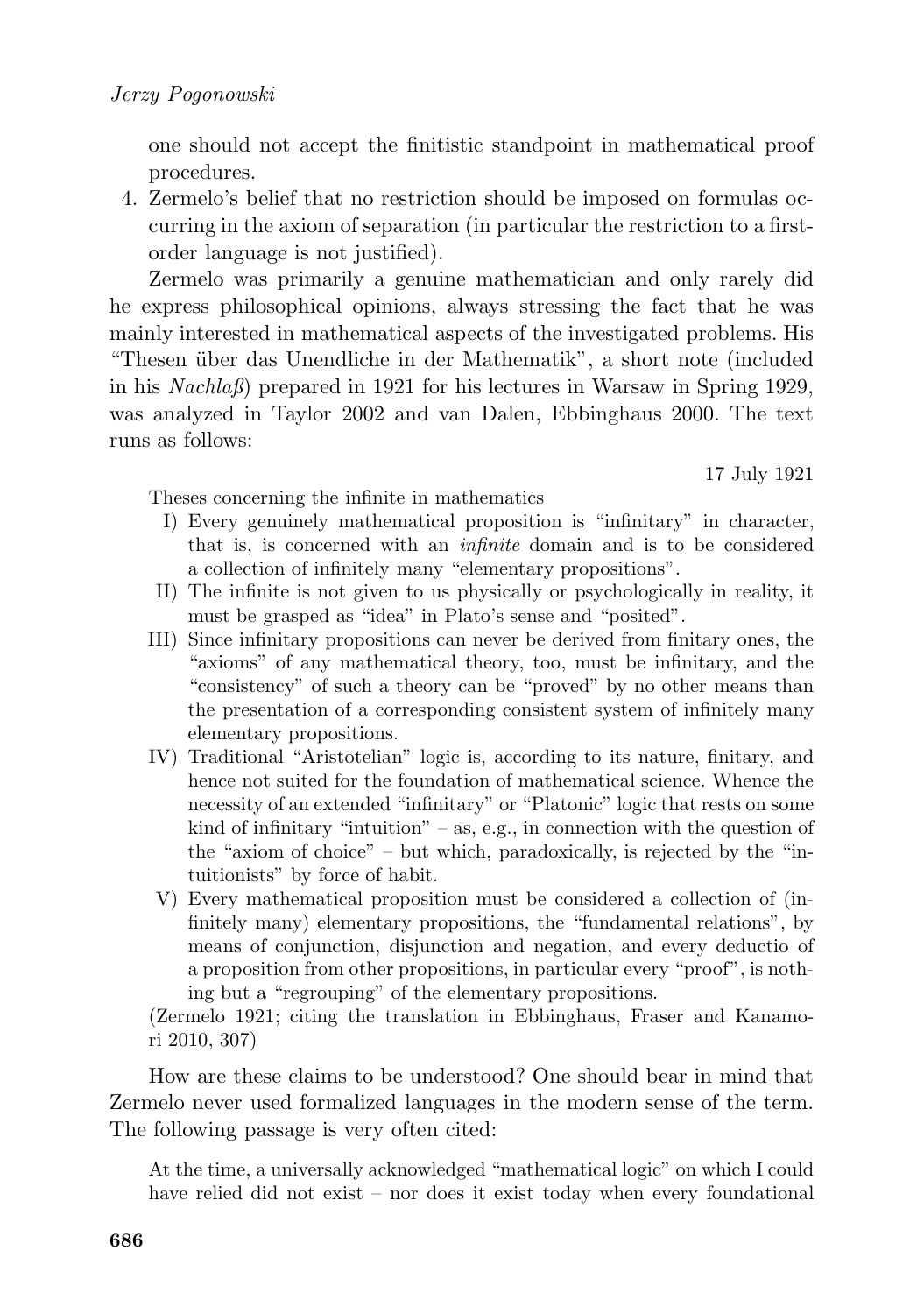researcher has his own logistic. (Zermelo 1929, 340; citing the translation in Ebbinghaus, Fraser and Kanamori 2010, 359)

Zermelo used a metaphorical description of mathematics as the logic of the Infinite – compare the following note from *Nachlaß*, related to the third (*Finite and infinite domains*) out of nine his lectures presented in Warsaw between 27 May and 8 June 1929:

A purely "finitistic" mathematics, in which nothing really requires proof since everything is already verifiable by use of the finite model, would no longer be mathematics in the true sense of the word. Rather, true mathematics is infinitistic according to its nature and rests on the assumption of infinite domains; it may even be called the "logic of the infinite". (Zermelo 1929a; citing the translation in Ebbinghaus, Fraser and Kanamori 2010, 383)

In my opinion the most important aspect of the "Thesen über das Unendliche in der Mathematik" is the ontological claim that mathematics deals primarily with infinite structures. Any attempts at expressing mathematical dependencies with the help of finitary linguistic tools were considered by Zermelo mere approximations.

According to Thesis I, the nature of mathematical statements is related to the fact that they concern infinite domains and should be conceived of as collections of infinitely many elementary statements.

Infinity should be understood in the Platonic sense, and it is neither accessible physically or psychically: this is the content of Thesis II.

Zermelo argues in Thesis III that because from finitary sentences one cannot infer statements of infinitary character (and such are, according to Thesis I, all mathematical statements), then the axioms of any mathematical theory should have an infinitary character. The consistency of such theories can be proved only by providing an infinite set of elementary statements free of contradictions.

Traditional (Aristotelian) logic has a finitary character and is not suitable as a basis of mathematical knowledge; such is Zermelo's claim in Thesis IV. An infinitary, Platonic logic appropriate for considerations of an infinitary character, as for instance those connected with the axiom of choice, needs to be constructed.

Every mathematical statement is a collection of infinitely many elementary statements connected by negations, conjunctions and disjunctions. Every inference of a mathematical statement from other such statements is nothing other than a recombination of the elementary statements taken into account. This is the content of Thesis V.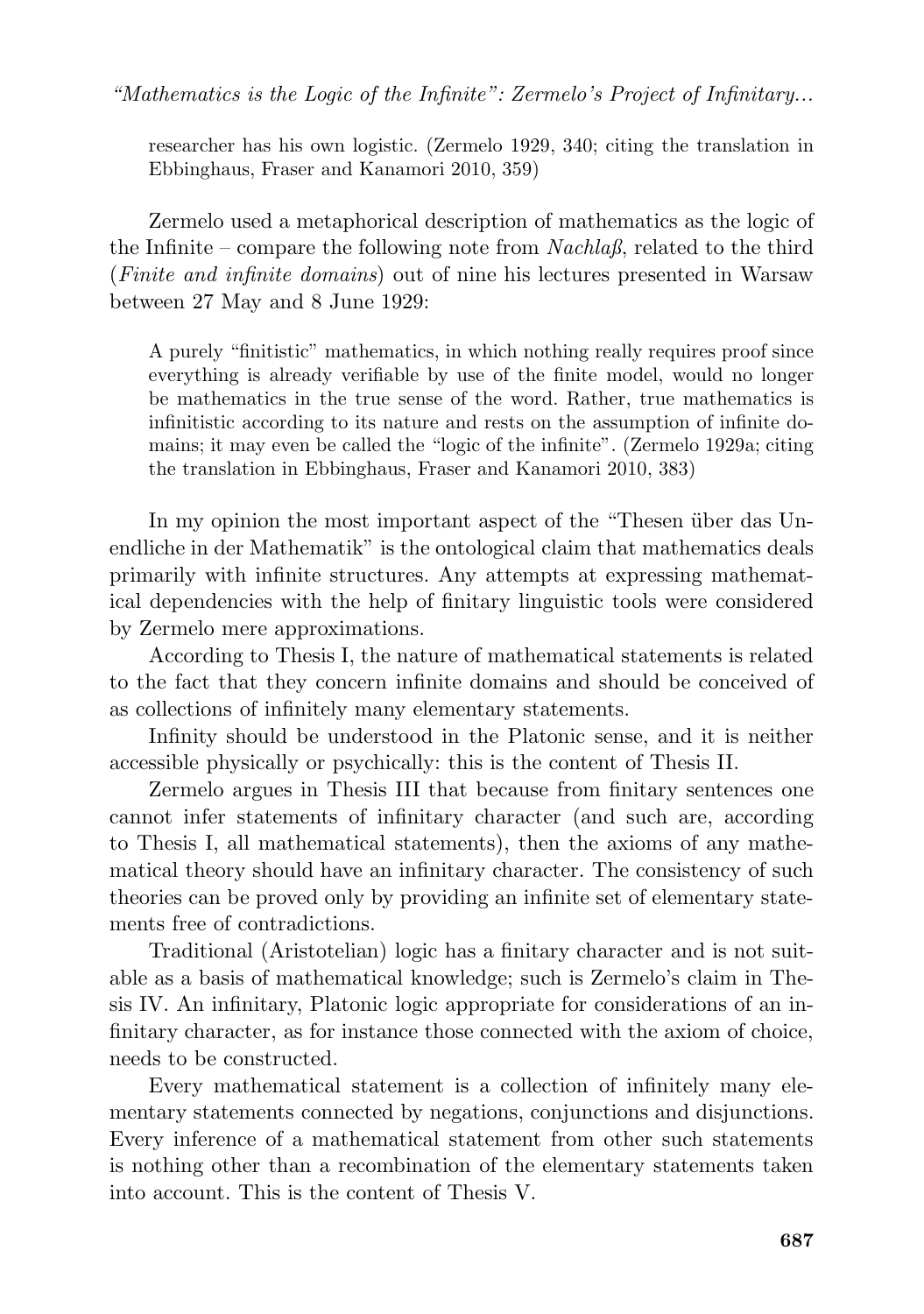## *Jerzy Pogonowski*

The last paper published by Zermelo (Zermelo 1935) contains proposals for applying the results from Zermelo 1930 to the reconstruction of fundamental logical concepts (to *Beweistheorie*). The starting point is the relation of entailment:

We say "p follows from  $a, b, c, \ldots$ " and write  $a, b, c, \ldots \rightarrow p$  if along with the truth of a, b, c,  $\dots$  also that of p is supposed to be posited. And we call the complex  $a, b, c \dots$  the "ground", the proposition p the "consequence", and the sense inherent to this formula the "justification" of the proposition p. (Zermelo 1935, 139; citing the translation in Ebbinghaus, Fraser and Kanamori 2010, 587–589)

Zermelo proves that if the relation introduced above is well-founded, then it preserves validity. Then he gives a definition of the notion of (mathematical) proof, based on this relation:

A (direct) *proof* is a system of propositions well-founded by means of inference (justification) to which the proposition to be proved belongs and whose basis consists only of true propositions forming the presupposition of the proposition. (Zermelo 1935, 140; citing the translation in Ebbinghaus, Fraser and Kanamori 2010, 589)

A typical example of such a proof is an inference based on the principle of mathematical induction as explained in Zermelo 1935 on page 140. The crucial point in this explanation refers to the fact that such proof consists of a well-ordered sequence of propositions.

A detailed analysis of Zermelo's views concerning his infinitary logic was presented in Taylor 2002. In what follows I am going to use the notation from that paper.

Every mathematical theory, writes Zermelo, refers to some (in general, infinite) domain of elements such as numbers, points, and so on. This domain is called the fundamental domain and denoted by D. Between elements of D several relations may hold, for instance:  $a < b$ ,  $a+b = c$ , a lies on the straight line determined by b and c.

Zermelo calls such relations basic relations (*Grundrelationen*) and denotes their totality by  $R$ . From these relations one obtains further relations by applying to them the operations of negation and arbitrary (also infinite) conjunctions and disjunctions. Let the totality of relations obtained in this way be denoted by  $C_R$ . Elements of  $C_R$  are called fundamental relations.

Zermelo implicitly assumes that the relation of being a subexpression (part of a given expression) is well-defined and that it enables us to introduce a well-founded ordering in the totality of all fundamental relations.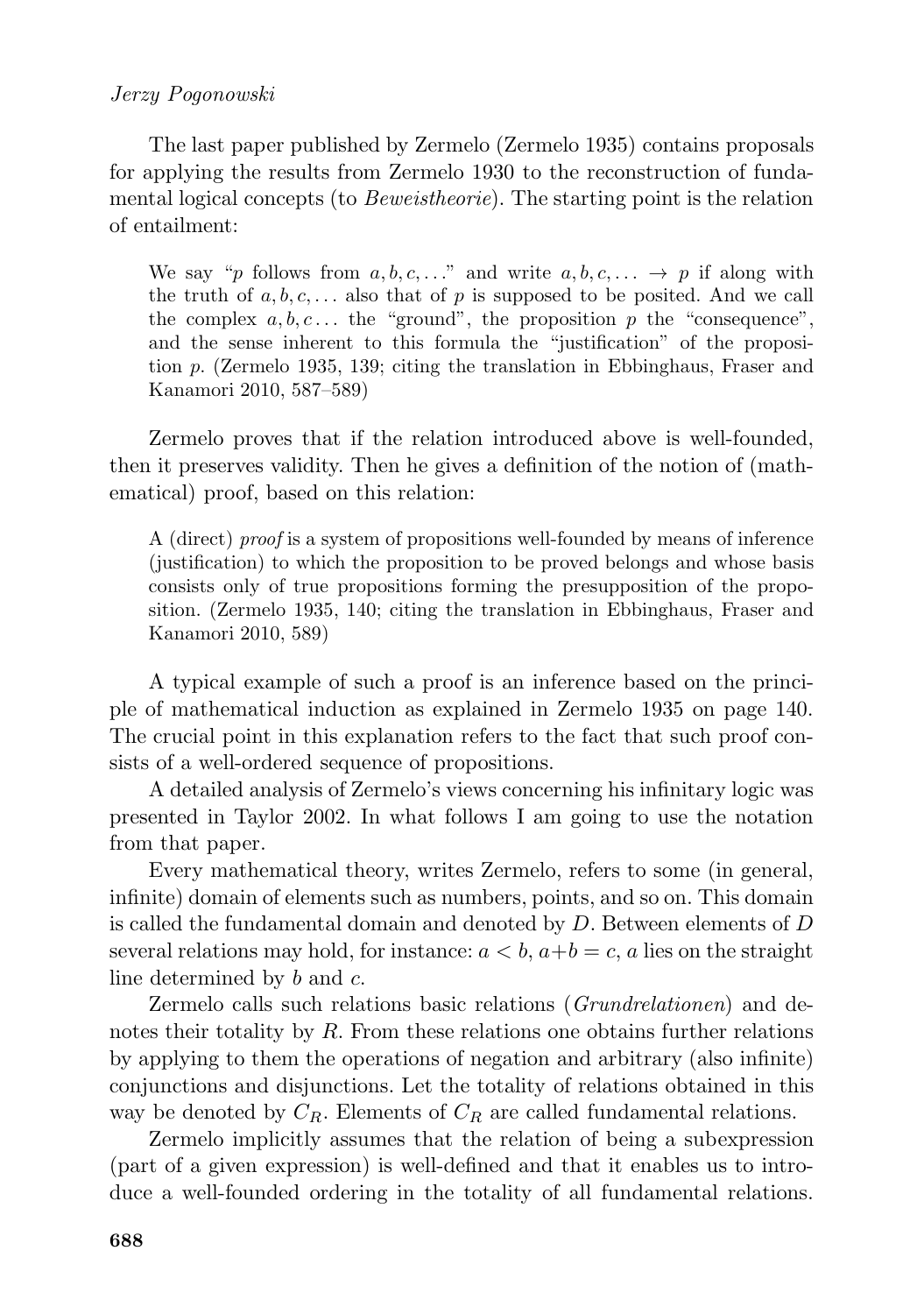Thus, the totality of expressions forms a hierarchy similar to the hierarchies of sets investigated in Zermelo 1930. Let this hierarchy be denoted by  $H_{D,R}$ . Some subdomains of this hierarchy may be sets (closed domains) and some may be open domains. This dichotomy reflects the differences between mathematical theories. The former case concerns arithmetic, real and complex analysis, and geometry, while the latter is related to the "*general* theory of fields", *general* geometry or *general* set theory extended to *all* normal domains (Zermelo 1935, 142).

To sum up – at this moment the initial steps in the formation of Zermelo's system of infinitary logic are based on the following constructions:

- 1. Basic relations on  $D: R = \{R_1^{n_1}, \ldots, R_j^{n_j}\}.$
- 2. Fundamental relations on  $D$ : the collection  $C_R$  of atomic sentences of the form  $R_i^{n_i} a_1 \ldots a_{n_i}$  (for  $R_i^{n_i}$  from R and  $a_1, \ldots, a_{n_i}$  from D).
- 3. Hierarchy of expressions:  $H_{D,R}$  (where  $C_R$  is the basis).

The next constructions introduce semantic notions. If any dichotomic partition of the collection  $C_R$  is given, then it can be extended to a partition of all expressions from the hierarchy  $H_{D,R}$ :

- 1. We use the standard conditions concerning negations, conjunctions and disjunctions.
- 2. Suppose that there exist sentences in  $H_{D,R}$  with non-determined logical value. They should then form a subdomain, say S. In S there must exist the first element (which followsfrom the well-ordering of the hierarchy of expressions), say  $t_0$ . This element does not belong to  $C_R$  and is constructed from expressions belonging to  $H_{D,R} - S$ only (by using negations, conjunctions and disjunctions). But these expressions already have determined logical values and hence we obtain a contradiction. Therefore, all expressions in  $H_{D,R}$  have uniquely determined logical values (modulo the given partition of the sentences from  $C_R$ ).

Let  $\Pi$  denote the totality of all dichotomic partitions of  $C_R$  (that is partitions into true and false sentences). Two sentences are logically equivalent if and only if for any partition of the basic expressions they belong to exactly the same classes in the partition of the entire hierarchy of expressions. Zermelo shows that the De Morgan laws hold in his system. Logical entailment is defined with the use of partitions from Π. The class of all sentences from  $H_{D,R}$  which are true under the given partition is a subdomain of  $H_{D,R}$ . For a given sentence s, the intersection  $V^*(s)$  of all such classes (indexed by the elements of  $\Pi$ ) which contain the sentence s contains also all sentences that are true if  $s$  is true. Thus, this intersection corresponds to the class of all sentences that logically follow from s.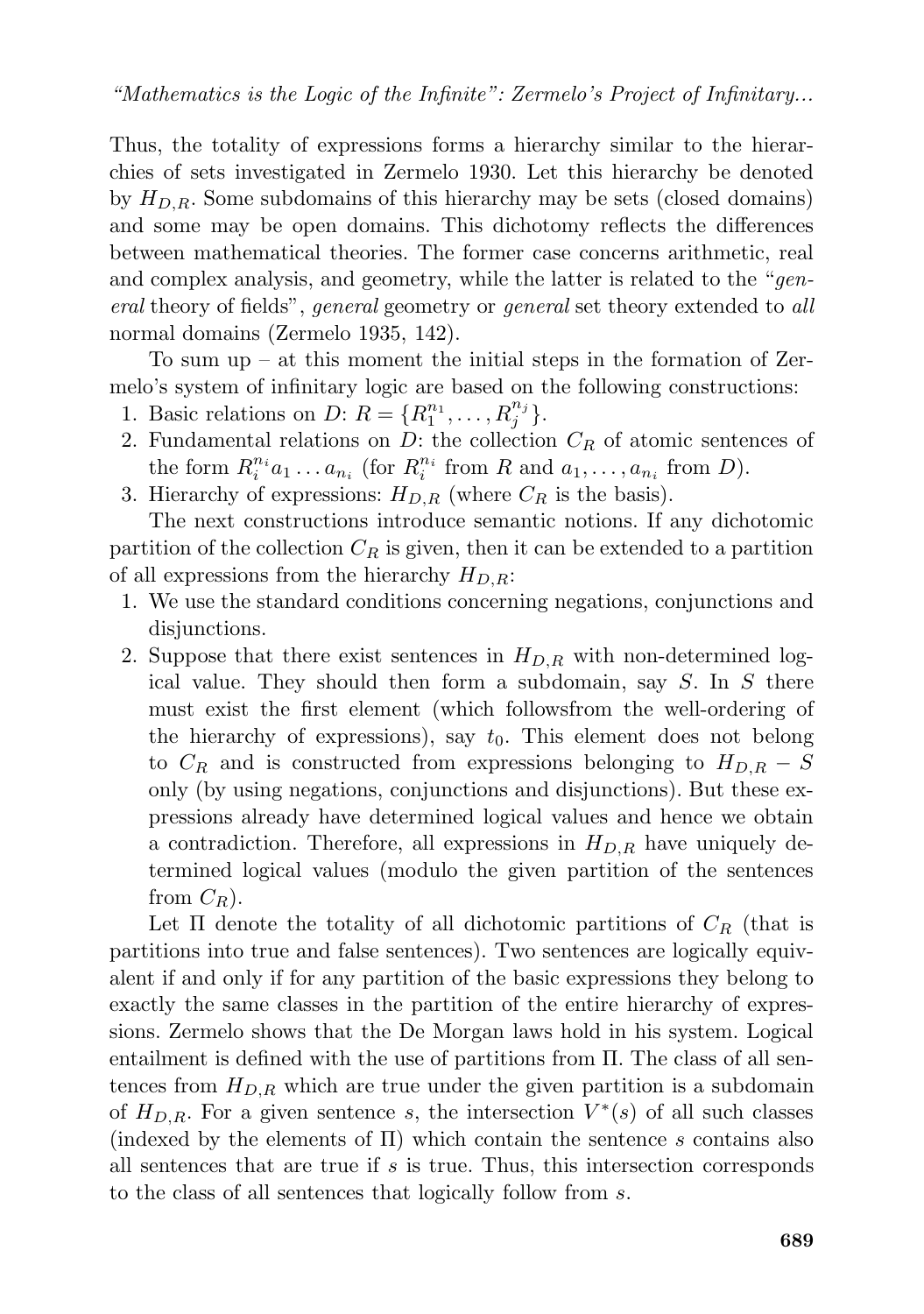### *Jerzy Pogonowski*

Similarly, the intersection  $U^*(s)$  of all classes (subdomains of  $H_{D,R}$ ) consisting of false sentences and containing the sentence s contains all sentences from which s logically follows. In Zermelo's own terminology  $V^*(s)$  is called *der Folgebereich von* s, and U ∗ (s) is called *der Ursprungsbereich von* s.

Sentences logically equivalent with s form the following class:

$$
A^*(s) = V^*(s) \cap U^*(s)
$$

Zermelo gives the following example:

If, e.g., s is a "system of axioms" of a mathematical theory that rests on the fundamental relations of, e.g., arithmetic or Euclidean geometry, then  $A^*(s)$  comprises all equivalent axiom systems, and  $V^*(s)$  comprises all propositions of the theory that follow from s, and in particular all *more general* axiom systems, and  $U^*(s)$  comprises all *more particular* axiom systems. (Zermelo 1935, 144; citing the translation in Ebbinghaus, Fraser and Kanamori 2010, 595)

The next passage reflects Zermelo's views about the connections between the notions introduced above, mathematical proofs, and the notion of provability in general. In order to avoid misunderstanding, it would be better to cite verbatim Zermelo's own formulation:

If a proposition t lies in the consequence domain  $V^*(s)$ , that is, if it "follows" from s, then it is also "syllogistically derivable" from s. In particular, it is so derivable already within the common "root domain", or "definition domain"  $W(s,t)$  of s and t. This is the intersection of all "root domains" W containing  $s$  and  $t$ , namely of all those which along with every derived proposition contained in them also contain all of its "roots", that is, along with every negation  $\bar{a}$  the negated proposition a, and along with every conjunction or disjunction all of their terms. There corresponds then to any arbitrary truth distribution of the entire system also one such of  $W(s, t)$ , and every intersection  $V'$  with a truth domain  $V$  either fails to contain  $s$  or contains it along with  $t$ . The domain  $W$  contains all intermediate propositions required for the derivation of t, and their "valuation", their truth distribution, proceeds in it according to the syllogistic rules.

Accordingly, every proposition that follows from s would therefore be "provable" as well, but, at first, only in the absolute, "infinitistic" sense. Such a "proof" for the most part contains *infinitely many* intermediate propositions, and it has yet to be determined to what extent and by what means it can be rendered evident to our *finite* mind. *Every* mathematical proof, such as the inference method of mathematical induction, is actually quite "infinitistic", and yet we are capable of grasping it. Firm limits on comprehensibility do not seem to exist here. (Zermelo 1935, 144 citing the translation in Ebbinghaus, Fraser and Kanamori 2010, 595–597)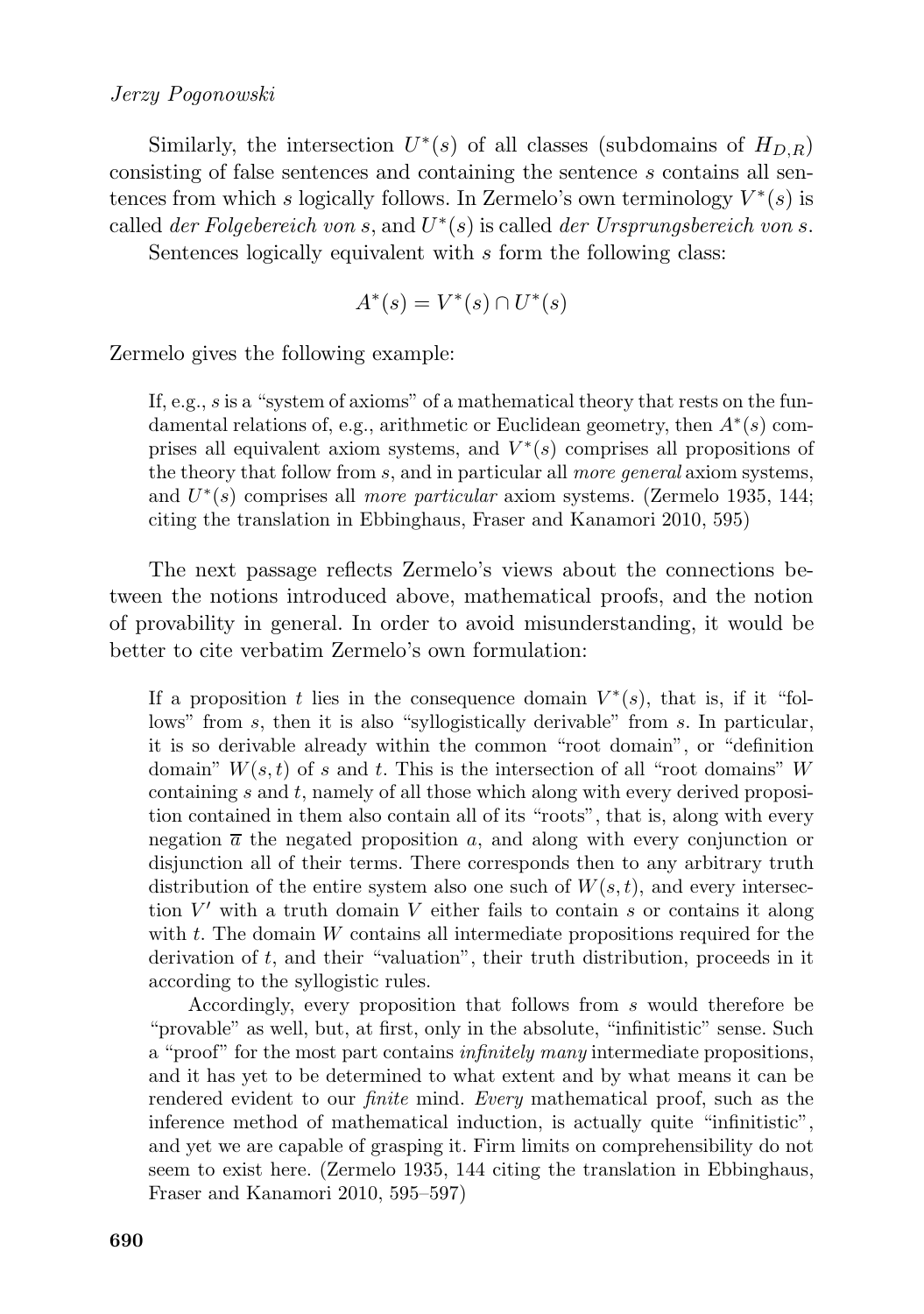It can be seen from these passages that Zermelo wanted to understand the notion of mathematical proof in an absolute sense, as a notion determined by semantic dependencies only. Proofs known in mathematical research practice are only certain approximations of proofs in such an absolute sense.

According to Zermelo, a mathematical theory is a system of a form:

$$
T = \langle D, C_R, \Pi \rangle.
$$

Let  $Val_{\Pi}$  be the class of all sentences from  $H_{D,R}$  which are  $\Pi$ -valid, that is true under all partitions from Π. Then both  $Val_{\Pi}$  and  $H_{D,R}$  are open domains. If  $\alpha$  is strongly inaccessible, then the domain  $Val_{\Pi} \cap P_{\alpha}$  is an approximation of T (here  $P_{\alpha}$  is the level with index  $\alpha$  of the hierarchy of sets whose basis is  $C_R$ ). It is understood that the hierarchy  $H_{D,R}$  is a subdomain in the hierarchy of all sets.

Zermelo's sentence  $\wedge (Val_{\Pi} \cap P_{\alpha})$  is an example of a true but not provable sentence in the system  $\langle P_{\alpha}, \prec \rangle$ . Here  $\prec$  is a syntactic relation corresponding to the relation of being a subexpression. It is understood that this relation has a set-theoretical representation.

#### **8. Zermelo and G¨odel**

Correspondence between Zermelo and Gödel has been analyzed by several authors, for instance Grattan-Guinness 1979, Dawson 1985, Buldt et al. 2002, Ebbinghaus, Fraser, Kanamori 2010. Zermelo and Gödel met each other in Bad Elster, where they both gave lectures on September 15, 1931. Gödel's lecture, under the title "Über die Existenz unentscheidbarer arithmetischer Sätze in den formalen Systemen der Mathematik" was not published in the reports from the meeting, while the text of Zermelo's lecture "Uber Stufen der Quantifikation und die Logik des Unendlichen" was published in these reports, that is in *Jahresbericht der Deutschen Mathematiker-Vereinigung* 41, 1932, 85–92. We know from Zermelo's correspondence (see Peckhaus 1990) that the first fragment of his text was not read and was added only in print. In it, Zermelo expresses his condemnation of Skolemism, of "finitistic prejudicies", and the idea that set theory may be represented by a countable model. He writes:

Mathematics, generally speaking, is *not* really concerned with "combinations of signs", as some assume, but with *conceptually ideal relations* among the elements of a conceptually posited *infinite manifold*. Our systems of signs are but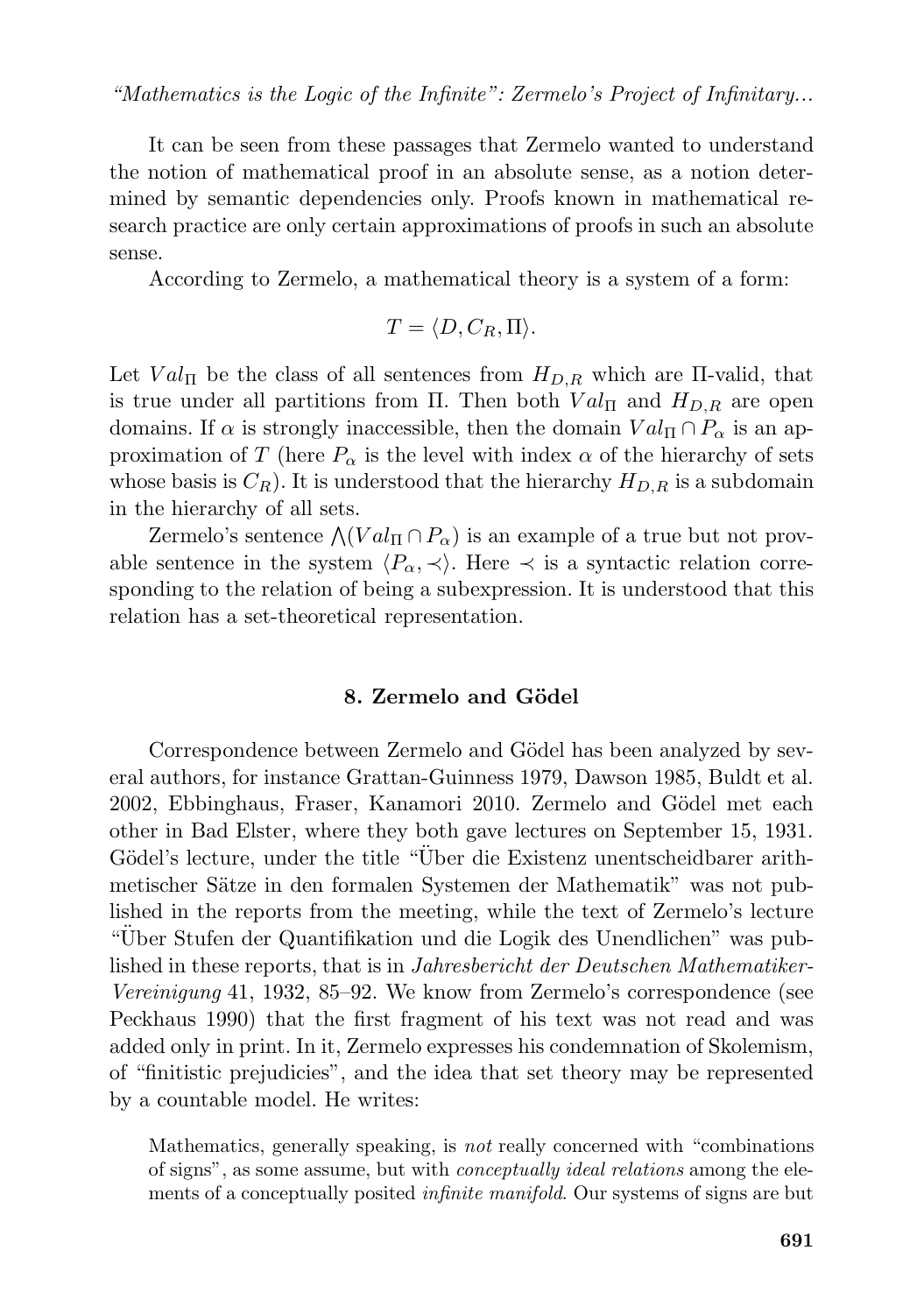*imperfect expedients* of our *finite* mind, which we, adapting them to the circumstances at hand, employ in order to at least gradually get a hold on the infinite, which we can *neither* "survey" *nor* grasp *immediately* and *intuitively*. (Zermelo 1932, 85; citing Ebbinghaus, Fraser and Kanamori 2010, 543–545)

In what follows Zermelo presents in brief his proposal of the understanding of the notion of mathematical proof discussed in the previous section. Mathematical proof is for him a well-founded system of propositions. The term "levels of quantification" (*Stufen der Quantifikation*) used in this text is explicated by a reference to the indices of the levels of the set-theoretical hierarchy. Zermelo compares his proposal with Gödel's results concerning incompleteness:

From our point of view, every "true" proposition is therefore also "*provable*", and every proposition "definable" by means of a well-founded propositional system S is also "*decidable*" *without* ascent to a higher level of quantification being necessary. There are no (objectively) "*undecidable*" propositions. On the other hand, Mr. *G¨odel* (Wiener Monatshefte Bd. 38, S. 173) has tried to prove the *opposite*. In order to do so, he tried to derive a proposition A, given a "*PM*-system" of limited (namely *finite*) level of quantification, which is supposed to be *demonstrably* (at least in this system) *undecidable*. But the only reason Gödel's proof works is because he applies the "finitistic" restriction only to the "provable" propositions of the system and not to *all* propositions belonging to the system. Thus only the former, but not the latter, form a *countable* set, and of course, when understood in *this* sense, there must be "undecidable" propositions. But, as G. himself states, the very proposition constructed by him as an example of an "undecidable" proposition later turns out to be "decidable" after all, even not in the sense of the original definition. This whole argument, in my opinion, only serves as evidence for the inadequacy of *any* "finitistic" proof theory without, however, providing the means to remove this ill. Such relativistic considerations in no way touch on the real question as to whether there are absolutely undecidable propositions or absolutely unsolvable problems in mathematics. (Zermelo 1932, 87; citing Ebbinghaus, Fraser and Kanamori 2010, 547)

Zermelo and Gödel corresponded with each other in 1931, see Gödel's *Collected Works*, volume IV, 418–431. Zermelo writes in his letter from 21 September 1931 that he has found a gap in Gödel's proof of the existence of true but unprovable sentences in systems like that of *Principia Mathematica*. Gödel's answer from 12 October 1931 contains an explanation concerning the flaw in Zermelo's argument (shortly speaking: Zermelo did not distinguish between formulas and names of formulas). It may be added that the letter contains Gödel's remark about non-definability of the truth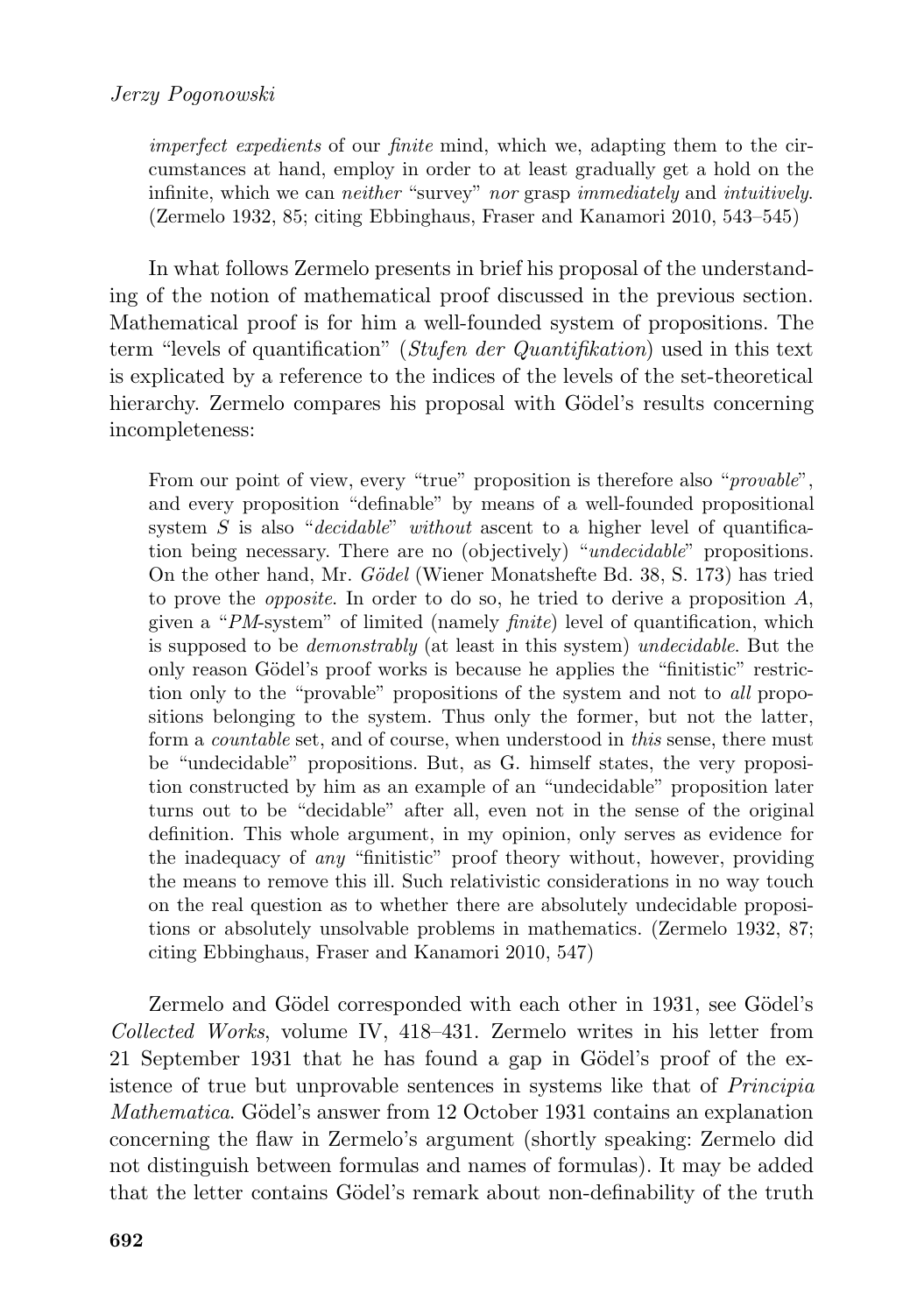predicate (the fact usually related to the name of Tarski). Gödel is also interested in the paper Zermelo 1930. In Zermelo's opinion Gödel was one of the few people who could fully appreciate the results of that paper.

Zermelo's answer from 29 October 1931, contained in the letter that was to be the last in this exchange, is rather short. The following passage from it is important:

What do we mean by "proof"? Generally speaking, by "proof" we mean a system of propositions so constituted that, under the assumption of the premisses, the validity of the claim can be made *obvious*. The only remaining question is, What all is considered "obvious"? Certainly *not merely*, as you yourself have shown after all, the propositions of some finitistic schema, which, in your case, too, can always be *extended*. But then we would actually agree, except that I, at the very outset, proceed from a *more general* schema, which does not *need* to be extended first. And in *this* system now really *any* proposition whatsoever is decidable! (From Zermelo's letter to Gödel [29 X 1931]; citing Ebbinghaus, Fraser and Kanamori 2010, 501).

Zermelo adds that sentences undecidable in Gödel's sense in some system are decidable in a stronger system (Gödel himself was of course aware of this fact), but this stronger system is obtained not by the addition of new sentences but by expansion of the proof possibilities.

## **9. A few remarks about infinitary logic**

At the time of preparation of Zermelo's project of infinitary logic, the project itself stood little chance of being developed by others. Systematic investigations in infinitary logic only came about two decades later.

Zermelo was frustrated by there being practically no response to his project of infinitary logic. He wrote on 1 October 1941 to Bernays, thanking him for his birthday congratulations:

For as one finds oneself growing more and more lonely, one is all the more grateful for anyone cherishing one's memory. [...] Every mention of my name is invariably connected *only* with the "principle of choice", to which I have *never* laid any special claim. [...] And I recall that my presentation on propositional systems had already been excluded from a discussion session during the meeting of mathematicians in Bad Elster due to a plot engineered by the Vienna Circle represented by Hahn and Gödel. Ever since, I have lost all interest in speaking publicly on foundational matters. This apparently is the lot of anyone who has no "school" or clique behind him. But perhaps a time will come when even my papers will be rediscovered and read again. (citing Ebbinghaus, Fraser and Kanamori 2010, 609)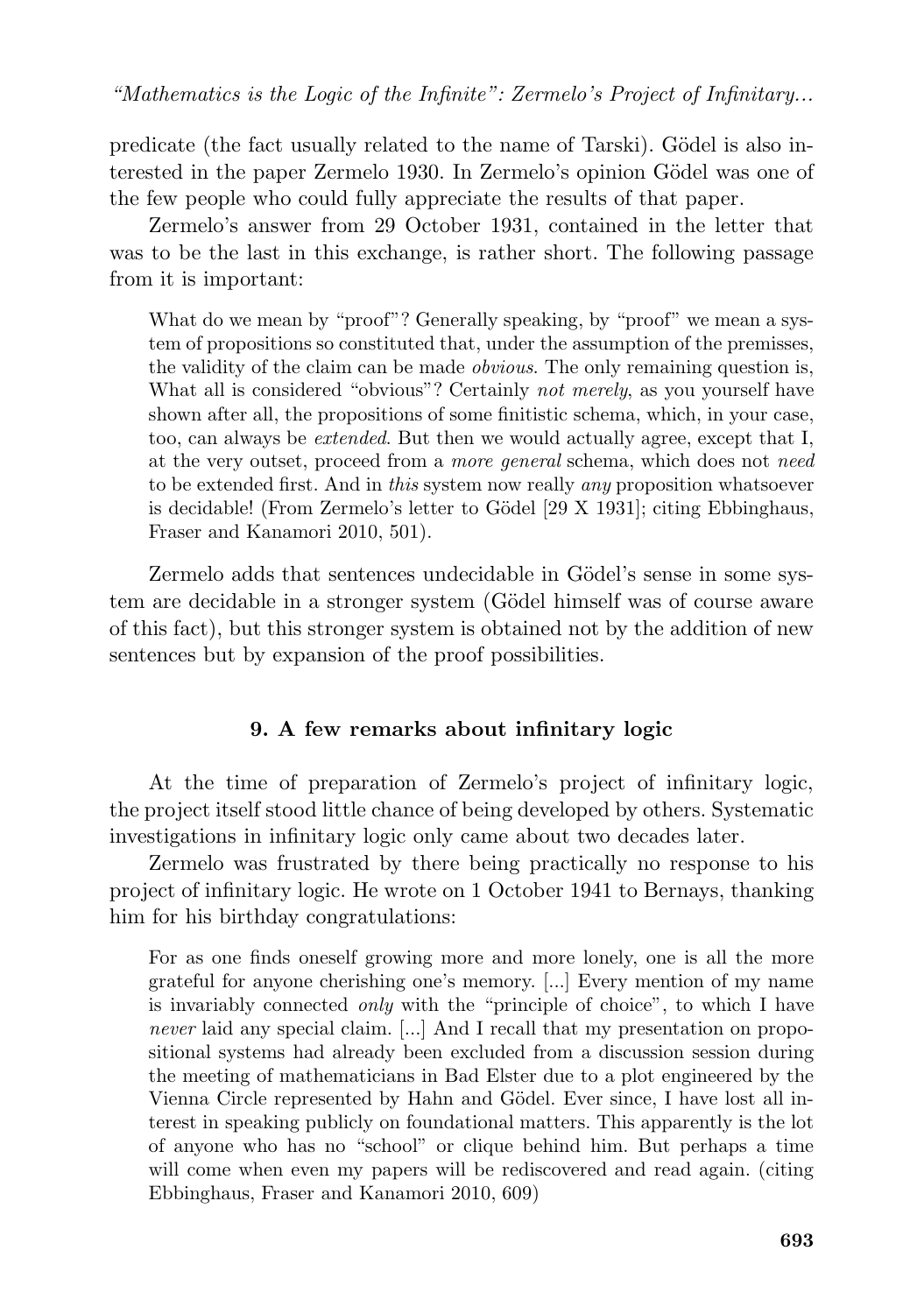### *Jerzy Pogonowski*

Several authors (for instance G.H. Moore, H.D. Ebbinghaus, and J. Ferreirós) have pointed out a very interesting fact from the history of mathematical logic: investigations into infinitary logic initially conducted in a nonsystematic manner in the nineteen twenties and thirties were quickly set aside, and only two decades later was there a revival of interest in them. This is a topic that surely deserves more comprehensive treatment.

In what follows I am going to discuss very briefly some facts from the history of infinitary logic, using information contained in Moore 1995, Bell 2016, Keisler and Knight 2004, Barwise and Feferman 1985.

If we call a logic an infinitary logic, then it may refer either to the fact that the formal language taken into account admits infinitely long formulas or that infinitary rules of inference are allowed and consequently also infinitely long proofs are admissible (or both, of course). These properties have a syntactic character. They presuppose a formal representation that is adequate for talking about infinitary constructions. The best candidate in this respect is set theory.

#### **9.1. Infinitary logic: prehistory**

According to G. H. Moore (Moore 1995, 109), the first uses of infinitary formulas in logic can be found in *Mathematical Analysis of Logic* (Boole 1847), where arbitrary Boolean functions are developed into formal MacLaurin series. Boole used such constructions also in his *Laws of Thought* (Boole 1854). Peirce used infinitary formulas in 1885, when he introduced symbolism for quantifiers:

Here ... we may use  $\sum$  for *some*, suggesting a sum, and  $\prod$  for *all*, suggesting a product. Thus  $\sum_i x_i$  means that x is true of some of the individuals denoted by *i* or  $\sum_i x_i = x_i + x_j + x_k$  etc. In the same way,  $\prod_i x_i$  means that *x* is true of all these individuals, or  $\prod_i x_i = x_i x_j x_k$  etc. ...  $\sum_i x_i$  and  $\prod_i x_i$  are only *similar* to a sum and product; they are not strictly of that nature, because the individuals of the universe may be innumerable. (Peirce 1885, 194–195; citing Moore 1995, 110)

Ernst Schr¨oder in his monumental *Vorlesungen ¨uber die Algebra der Logik* (Schröder 1885) also used infinitely long formulas. Schröder's notes were elaborated by Müller and published in 1910 as *Abriss der Algebra der Logik* (Schröder 1910). There one can find statements about equivalence of formulas with quantifiers with infinitely long conjunctions and disjunctions.

Leopold Löwenheim (Löwenheim 1915) and Thoralf Skolem (Skolem 1919, 1920, 1922) wrote in the algebraic tradition, going back to Peirce and Schröder. Löwenheim in 1915 used not only infinite conjunctions and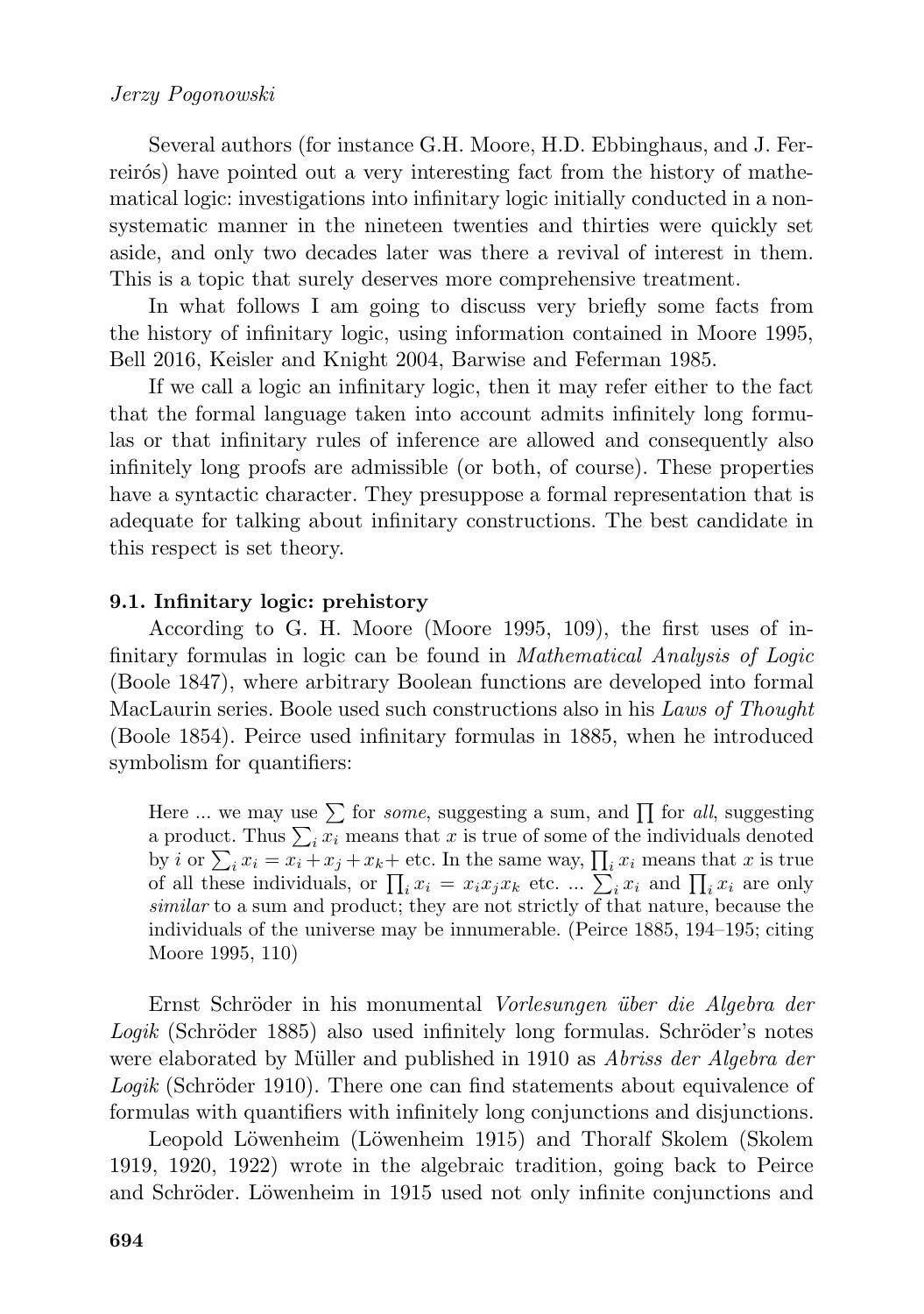disjunctions but also infinitely long quantifier prefixes. It seems justified to claim that he also used infinitary rules of inference, when he wrote that if an infinite number of sentences is true, then also its (infinitary) conjunction is true.

Löwenheim's logical protosystem thus used tools typical for secondorder infinitary logic and the same may be claimed about Skolem's works from 1919 and 1920; in contemporary terminology the formal languages in question are  $L_{\omega_1\omega}$  and  $L_{\omega_1\omega_1}$ . Namely, Skolem allowed formulas in normal forms with a finite number of general quantifiers followed by a countable number of existential quantifiers. Skolem's departure from infinitary logic is his article Skolem 1922 in which he formulated for the first time the axioms of set theory solely in the first-order language. That paper also contains critical remarks about Zermelo's system of set theory.

According to G. H. Moore some works by Hilbert and Lewis also belong to the prehistory of infinitary logic. Hilbert used infinitary expressions in 1905, but he eliminated them in the late nineteen twenties. Nevertheless, he introduced an infinitary rule of inference in 1931. Lewis represented quantified formulas as equivalent to infinite conjunctions and disjunctions and was aware that his infinite expressions may also contain uncountably many symbols (Lewis 1918).

Around 1940 infinitary systems were considered by Carnap, Nowikow, and Bochwar, among others. Carnap considered infinitary rules of inference. Also Ajdukiewicz in his *Główne zasady metodologji nauk i logiki formalnej* (Ajdukiewicz 1928) wrote about the  $\omega$ -rule. Remarks about Carnap's proposals can be found in Robinson 1951. In 1939 Nowikow investigated systems of logic with countable conjunctions and disjunctions. Bochwar was interested in the metalogical properties of such systems.

When investigating definable ordering types, Kazimierz Kuratowski used quantifiers of the form *there exists a natural number* n *such that*  $\varphi_n(x)$ , where  $\varphi_n(x)$  is a formula of the first-order predicate calculus, and claimed that such an expression is equivalent to a countable disjunction (Kuratowski 1937). Tarski modified Kuratowski's approach by eliminating infinite disjunctions and introducing instead a predicate  $P(x, n)$  with two variables, equivalent to the formula  $\varphi_n(x)$ .

Like Zermelo, Helmer also conducted his research of infinitary logic in isolation (Helmer 1938). He took into account infinitely long formulas (being well-ordered sequences of symbols of the ordering type less than  $\omega^2$ ) and infinitely long numerical expressions (coding real numbers). He used the principle of mathematical induction and a rule corresponding to the Dedekind's continuity axiom, and also formulated a theorem resembling Gödel's incom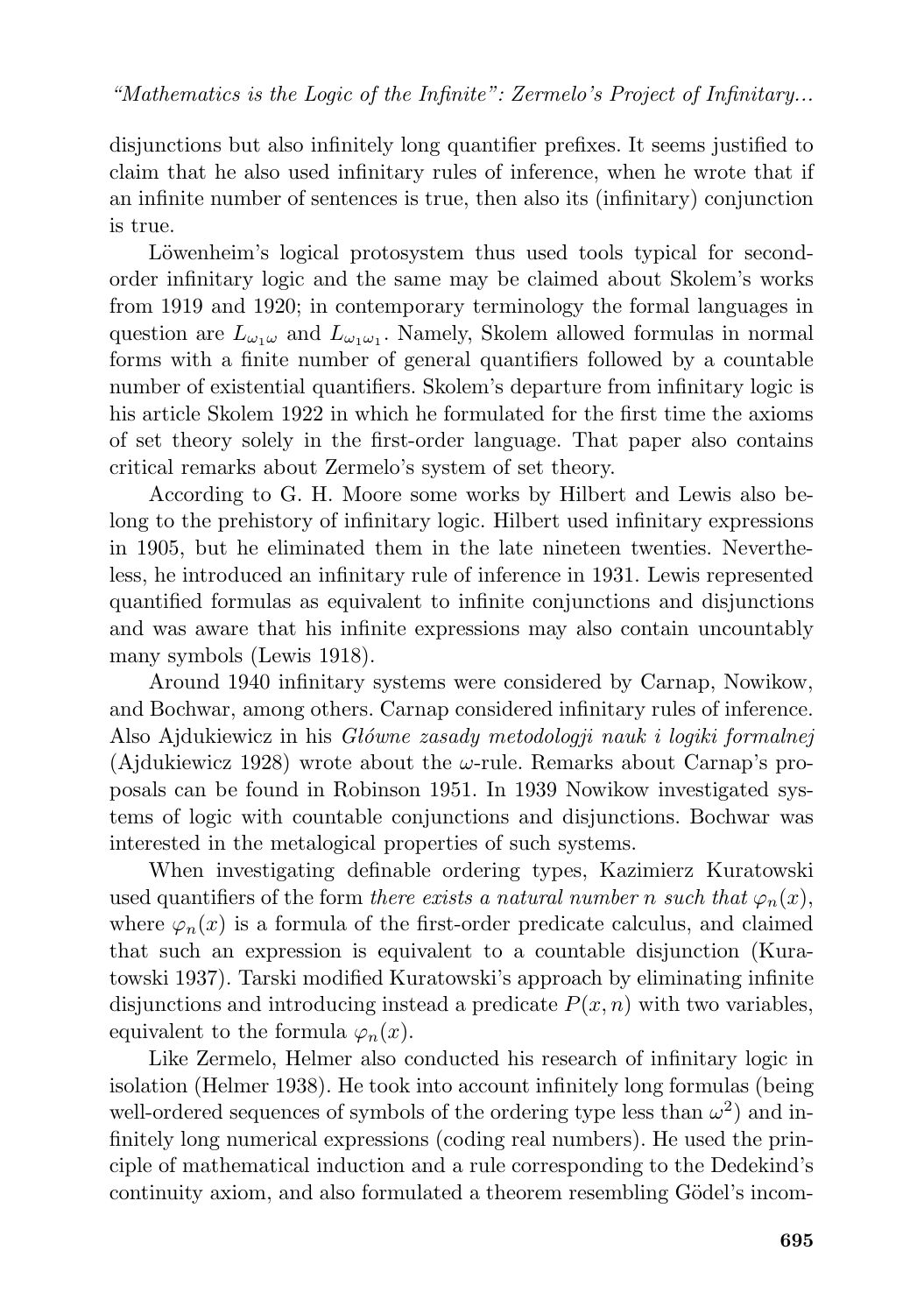pleteness theorem. Helmer was considering two kinds of incompleteness: deductive and definitional.

Around 1940 investigations into infinitary logic came to a halt. It is likely that the decisive factor for that was the propagation of the standard of the first-order (finitary) logic.

### **9.2. Infinitary logic: a few historical remarks**

Systematic investigations into infinitary logic began around the nineteen fifties. Alfred Tarski, who initiated these investigations, quoted the works Jordan 1949 and Krasner 1938 as preceding his own research. Let us bear in mind that Tarski had previously rejected the possibility of using infinitary formulas when he was introducing mathematical foundations of semantics in the nineteen thirties.

Inspirations for the systematic investigations of infinitary logic were primarily mathematical. Logical systems were being sought with sufficiently strong expressive power for characterizing fundamental mathematical concepts. In 1951 Abraham Robinson used infinite conjunctions and disjunctions in his algebraic works (the axiom of Archimedes, for instance, can be formulated as an infinite disjunction). Infinitary formulas were applied in the investigation of the problem as to whether the first strongly inaccessible number was or was not measurable.

According to Moore (Moore 1995, pages 107 and 121) the borderline between the prehistory and history of infinitary logic is determined by the works Henkin 1955 and Robinson 1957. The algebraic inspiration for Henkin's work may be traced as follows:

- 1. Stone proved in 1934 his representation theorem for Boolean algebras: every Boolean algebra is a homomorphic image of some field of sets.
- 2. Loomis extended Stone's result in 1947 by proving that every  $\sigma$ complete Boolean algebra is a  $\sigma$ -homomorphic image of some  $\sigma$ -field of sets.
- 3. Tarski, Chang and Scott proved further results concerning representations of Boolean algebras in the fifties.
- 4. At the same time Tarski inspired Henkin to work on generalizations of his earlier results concerning cylindric algebras. One of Tarski's main results was a representation theorem for locally finite infinitely dimensional cylindric algebras. Such algebras are algebraic counterparts of first-order logic. Henkin worked on generalizations of the representation theorem for  $\omega$ -dimensional cylindric algebras and was looking for extensions of first-order logic being their counterparts. He used predicates with an infinite number of arguments and obtained some metalogical results concerning infinitary logic.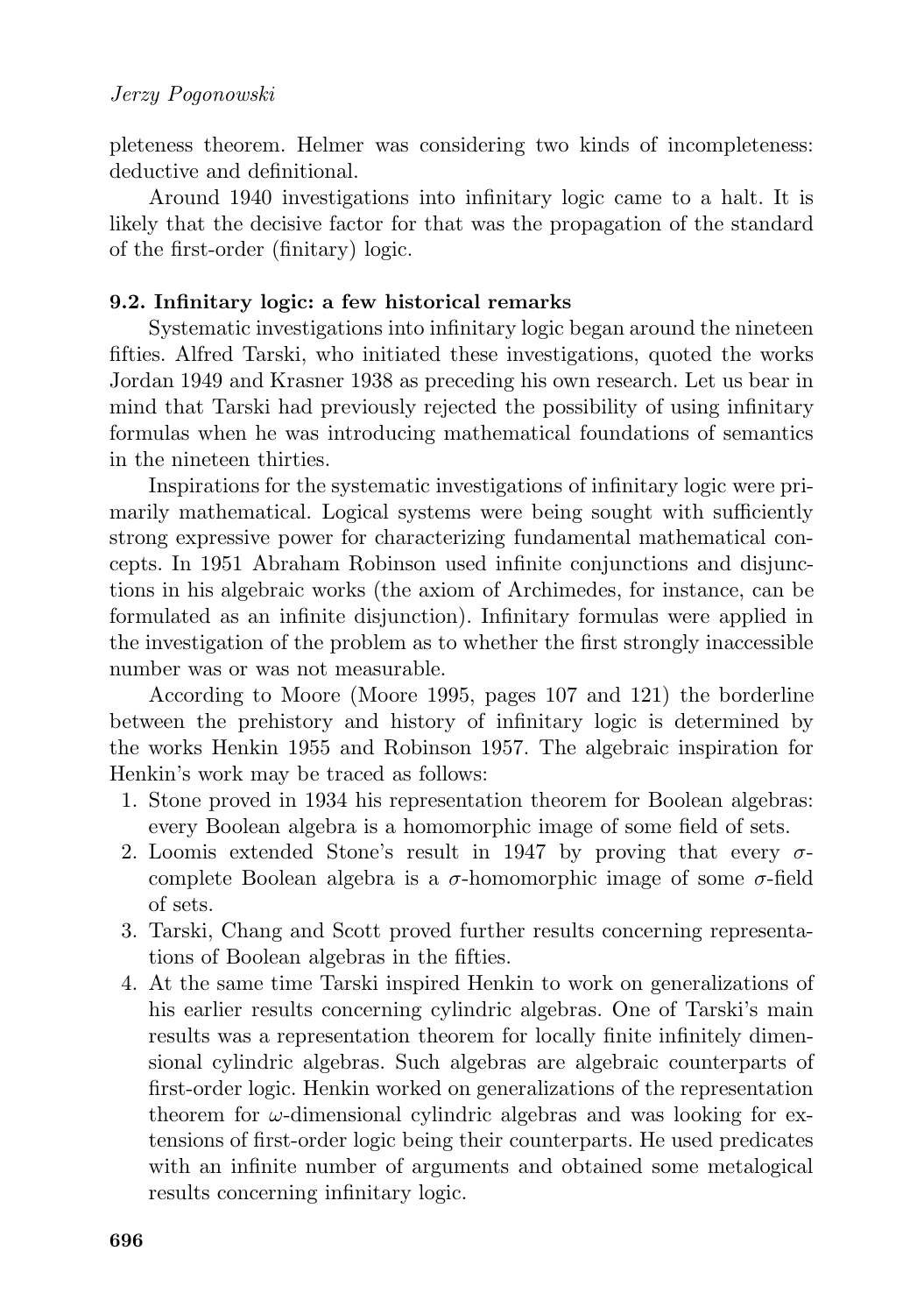In the late fifties Tarski and Scott investigated propositional calculi with conjunctions and disjunctions of length less than an arbitrary infinite regular cardinal number. In particular, they obtained completeness theorems for such calculi (Scott and Tarski 1957, 1958). At that time Tarski was considering systems of logic which in contemporary terminology are known as  $L_{\omega_1\omega_1}$ . Systematic research of languages with formulas of infinite length was conducted by Carol Karp, who was a doctoral student of Leon Henkin.

The first monographs devoted entirely to infinitary logic are Karp 1964 and Dickmann 1975. The monograph Keisler 1971 was also very influential. One should of course also mention the monumental work Barwise and Feferman 1985.

### **9.3. Infinitary logic: a few recent results**

Let me finish this section with a few remarks concerning the present state of knowledge in the domain of infinitary logic. It may be interesting to compare recent findings with the goal declared in Zermelo's project.

### **9.3.1. How strong does expressive power need to be in logic?**

What are the main methodological reasons why the first-order logic  $(FOL)$  is – or should be – recognized as the standard system of logic? I believe that at least the following items should be distinguished:

- 1. FOL is sound and complete: the sets of its theses (in an axiomatic approach) and tautologies are equal.
- 2. FOL is sound and complete also in a strong sense: syntactic derivability reflects semantic entailment.
- 3. The same can be said about other proof systems proposed for FOL, such as analytic tableaux, resolution, natural deduction, sequent calculi, and so on.
- 4. FOL is consistent and compact.
- 5. FOL satisfies the theorem on the neutrality of non-logical predicates, function symbols and individual constants.
- 6. FOL satisfies the Löwenheim-Skolem-Tarski theorem, that is, roughly speaking, FOL does not distinguish infinite powers.
- 7. Zermelo-Fraenkel set theory can be expressed in FOL.
- 8. According to the Lindström theorem, any logic that is compact and satisfies the Löwenheim-Skolem theorem (under some natural assumptions) is equivalent to FOL.

These properties are considered methodological ideals by logicians, and they are connected to the finitary character of the process of deduction. They also reflect the universal character of FOL. For these reasons, many logicians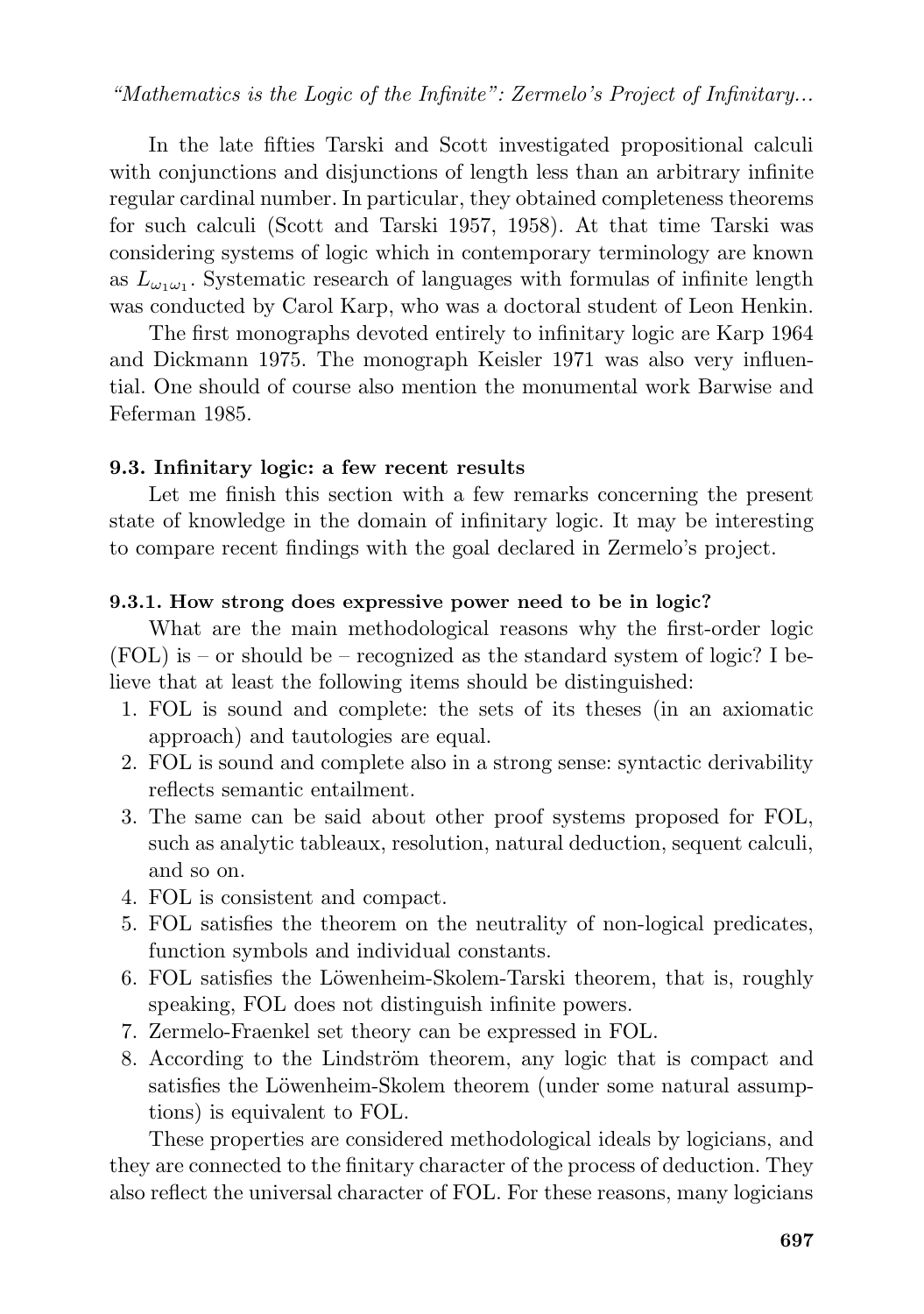accept the First-Order Thesis claiming that FOL is *the* logic, the standard and natural logical system (see for instance Woleński 2004).

On the other hand, the assumptions concerning syntax and inferences in first-order language have important consequences for the expressive power of such language: it appears to be very weak. This means, among others, that many fundamental mathematical concepts are not expressible in a firstorder language by a single formula, for instance: infinity, continuity, a set of measure zero, or the Archimedean axiom. Categorical characterizations of mathematical structures are impossible in first-order languages. The famous limitative theorems (Gödel, Tarski, Rosser, Church) show incompleteness and non-definability phenomena typical of theories formulated in such languages.

Extensions of FOL that have greater expressive power are interesting for both mathematicians and logicians. There are several possibilities for such extensions:

- 1. New logical constants can be added to the standard collection, the latter including truth connectives, quantifiers, and the identity predicate. In this way we obtain several sorts of modal logics or logics with generalized quantifiers.
- 2. Non-finitary syntactic constructions, for example infinite conjunctions, disjunctions or quantifier prefixes, can be allowed.
- 3. New rules of inference, in particular infinitary rules (as for instance the  $\omega$ -rule), can be added.

All these possibilities have been exploited and the metatheoretical properties of such new logical systems have been investigated. Allow me to add in the margins that there have also been situations of some predicates being expelled from logic; this was the case of the relation  $\in$  which became a nonlogical relation after the development of set theory. The mereological relation of being a part introduced in Leśniewski's systems is no longer counted as a logical constant, at least in the mainstream of logical investigations. The problem of what constitutes a logical notion has been investigated by several researchers; see for instance Lindenbaum and Tarski 1936, Tarski 1986, Woleński 1997.

Andrzej Mostowski introduced generalized quantifiers in 1957 (Mostowski 1957). The quantifier  $Q_{\alpha}$  has the following intended meaning: there exist (in the domain of the model) at least  $\aleph_{\alpha}$  objects (with a property expressed by a formula of this extended language). Henkin introduced branching quantifiers (Henkin 1957). Lindström's works from the nineteen sixties and Barwise's works from the nineteen seventies created a whole new domain of research, called abstract model theory (sometimes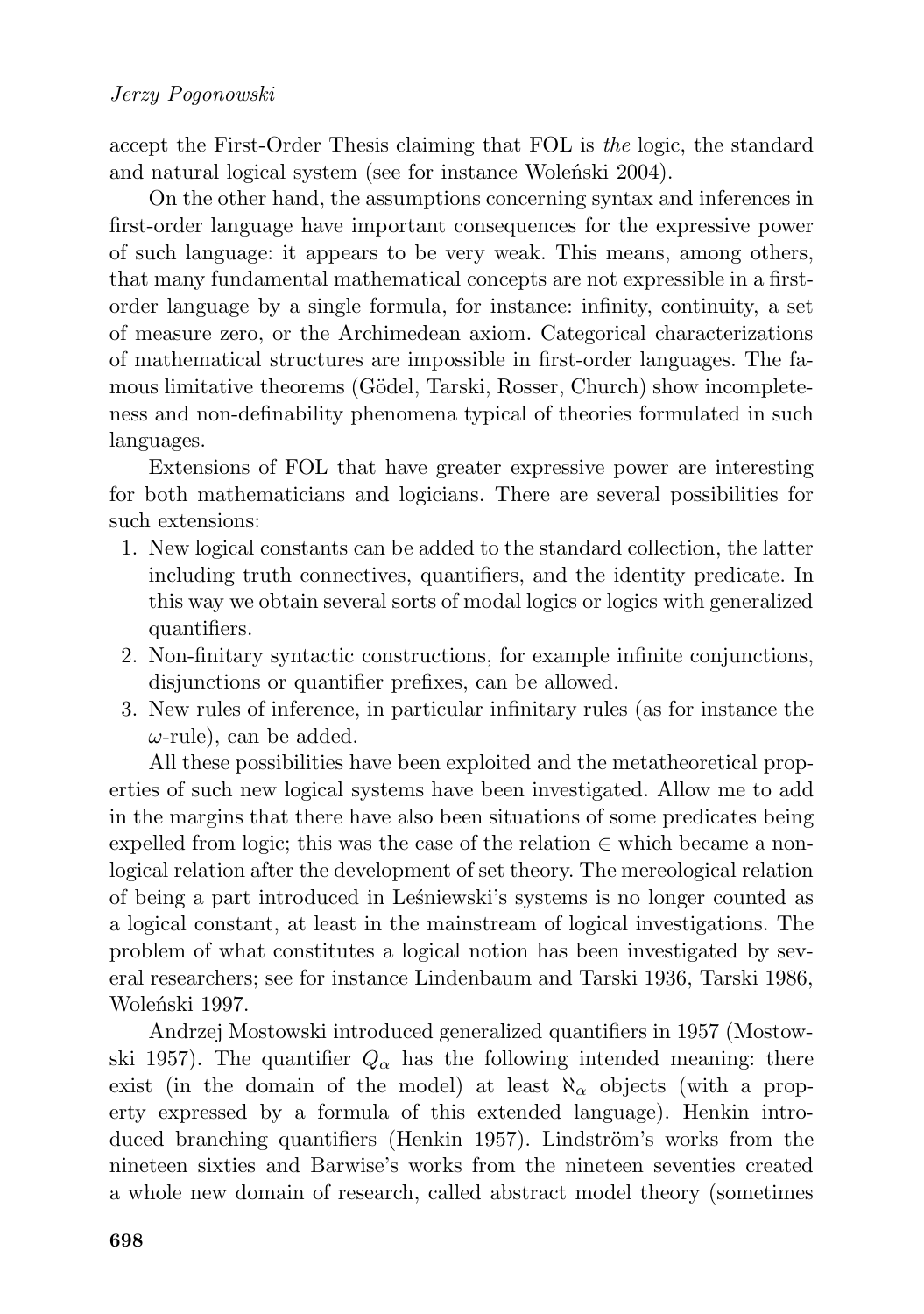also called soft model theory); see for example Lindström 1966, 1969, Barwise 1974. Detailed information can be found for instance in Barwise and Feferman 1985, Shapiro 1996, Westerståhl 1989, Krynicki, Mostowski and Szczerba 1995.

#### **9.3.2. Metalogic for infinitary logic**

Interpreters of Zermelo's works differ in their opinions regarding what kind of contemporary infinitary logic could be the closest to his semiformal proposals. As candidates in this respect one can consider: logic  $L_{\infty\infty}$ ; logic  $L_{\kappa\kappa}$ , where  $\kappa$  is a strongly inaccessible cardinal number; logic  $L_{\infty\omega}$ ; and second order logic. These systems of logic have different expressive power, which is evident from the following examples:

- 1. The standard model of Peano arithmetic can be characterized in  $L_{\omega_1\omega}$ ; the same concerns the class of all finite sets.
- 2. The theory of ordered Archimedean fields is finitely axiomatizable in  $L_{\omega_1\omega}$ .
- 3. The truth predicate for a language with a countable number of symbols is definable in  $L_{\omega_1\omega}$ .
- 4. The notion of well-ordering is not definable in  $L_{\omega_1\omega}$ , but it is definable (by a single formula) in  $L_{\omega_1\omega_1}$ .

Infinitary logics with infinite quantifier prefixes are close to second-order logic and hence they do not satisfy the completeness theorem. In  $L_{\omega_1\omega_1}$  we have Scott's theorem about non-definability of the truth predicate in the language of this logic. A distinguished place among infinitary logics is occupied by  $L_{\omega_1\omega}$ . It satisfies the completeness theorem, if the infinitary rule which gives the conclusion  $\Lambda \Phi$  (the infinite conjunction) from the set of premises  $\Phi$  satisfies the condition that  $\Phi$  is at most countable. This condition is essential: there exists an uncountable set of sentences of  $L_{\omega_1\omega}$  which does not have a model but whose every countable subset has a model. This example shows that the compactness theorem does not hold in either  $L_{\omega_1\omega}$  or in any of  $L_{\alpha\beta}$ , where  $\alpha \geq \omega_1$ . Nevertheless, one can define suitable generalizations of the compactness theorem which are appropriate in such cases (they are related to the existence of large cardinal numbers).

Any countable structure with a countable number of predicates can be characterized up to isomorphism in  $L_{\omega_1\omega}$ , as shown in Scott's theorem. The semantic properties of models of  $L_{\alpha\omega}$  and  $L_{\infty\omega}$  can be characterized in algebraic terms (Karp's theorem about partial isomorphisms).

It is not the goal of this paper to systematically discuss the metatheoretical properties of recently-investigated infinitary logics. One may wonder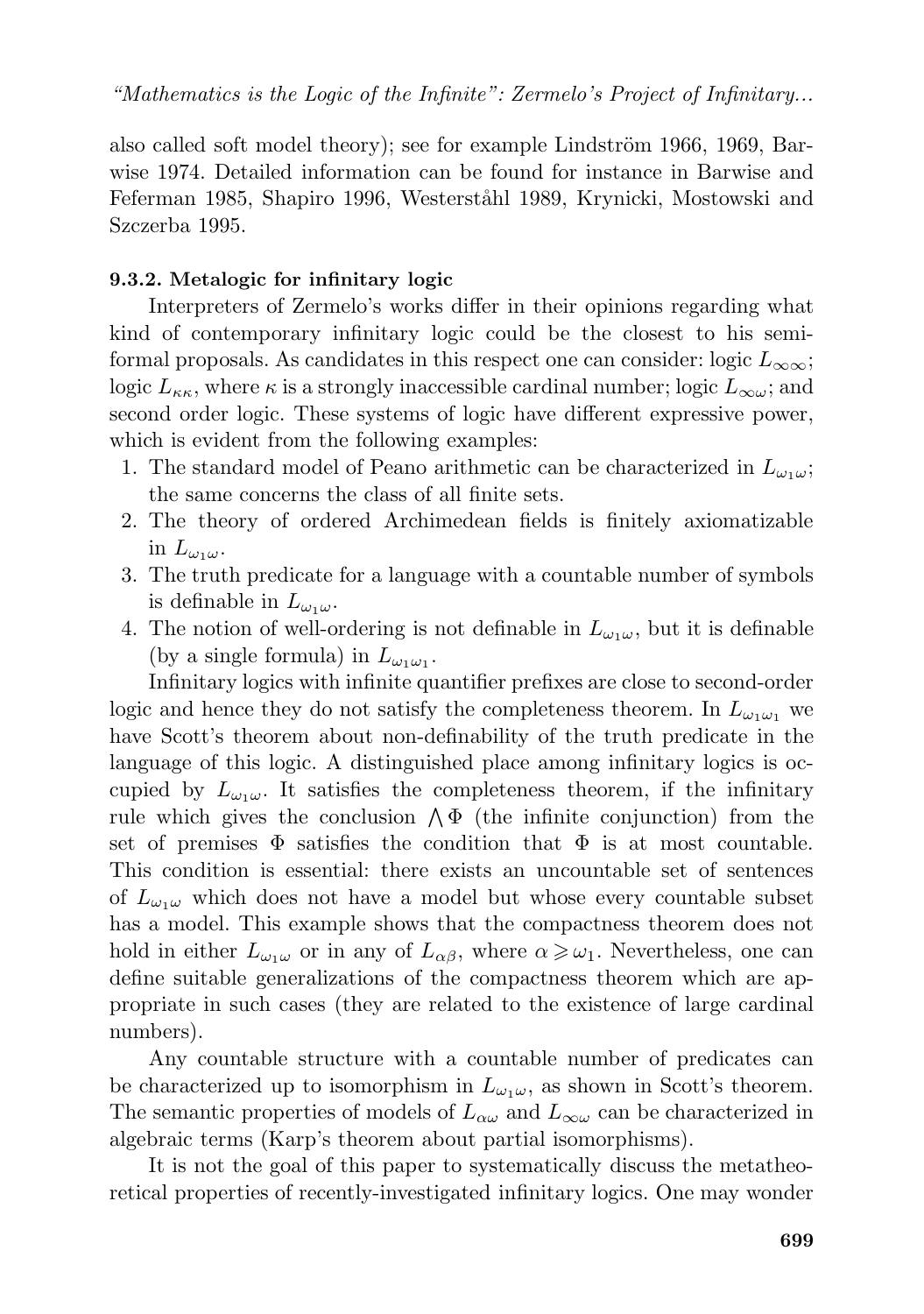what Zermelo's reaction would be to the fact that the downward Löwenheim-Skolem theorem has its counterpart in  $L_{\omega_1\omega}$  and, in general, in all infinitary logics. As the reader probably remembers, Zermelo did not accept that theorem. The upward Löwenheim-Skolem-Tarski theorem does not hold in infinitary logics.

### **9.3.3. Admissible sets and generalized recursion**

Formulas of the first-order logic  $L_{\omega\omega}$  allow coding by natural numbers or, equivalently, by hereditary finite sets, that is, elements of  $H(\omega)$ . In turn, formulas of the logic  $L_{\omega_1\omega}$  allow coding by elements of  $H(\omega_1)$ , that is, by hereditary countable sets. Proofs in this logic can also be coded by elements of  $H(\omega_1)$ . Such proofs have countable length.

One can give an example of a set of sentences  $\Gamma$  and a sentence  $\sigma$  from the language of  $L_{\omega_1\omega}$  such that  $\Gamma \models \sigma$ , but there does not exist a proof of  $\sigma$  from  $\Gamma$  in  $L_{\omega_1\omega}$ . The set  $\Gamma$  can be chosen in such a way that it is  $\Sigma_1$ in  $H(\omega_1)$ ; see for instance Bell 2016.

The set  $H(\omega_1)$  is closed with respect to the operations of forming countable subsets and sequences. But the fact mentioned immediately above shows that it is not closed with respect to the operation of coding proofs from  $\Sigma_1$  in  $H(\omega_1)$  sets of sentences. It is thus natural to look for such sets A replacing the set  $H(\omega_1)$  that would be closed with respect to the operation of coding proofs and consideration of only such sentences which have codes in A. This was one of the motivations for investigating the so-called admissible fragments  $L_A$  of the logic  $L_{\omega_1\omega}$ .

Barwise discovered that there exist countable sets (*admissible sets*)  $A \subseteq H(\omega_1)$  which do satisfy these conditions. They are thus generalizations of the hereditary finite sets which allow a reasonable recursion theory and proof theory. He proved his famous compactness theorem: if A is a countable admissible set, then every set of formulas of the language  $L_A$  which is  $\Sigma_1$  in A and such that its every subset (being at the same time an element of  $A$ ) has a model, then the entire set in question also has a model. This theorem has many applications; for instance one can prove that any countable transitive model of ZFC has a proper end extension. Barwise's work is a subtle combination of research in model theory, recursion theory and set theory.

The investigations of admissible sets can be conducted very smoothly in the special set theory KP, proposed in the nineteen sixties by Kripke and Platek. This is an elementary theory with  $\in$  as its non-logical constant, which is a certain weakening of Zermelo-Fraenkel set theory. It does not assume the full power set axiom and a special role is played by the axioms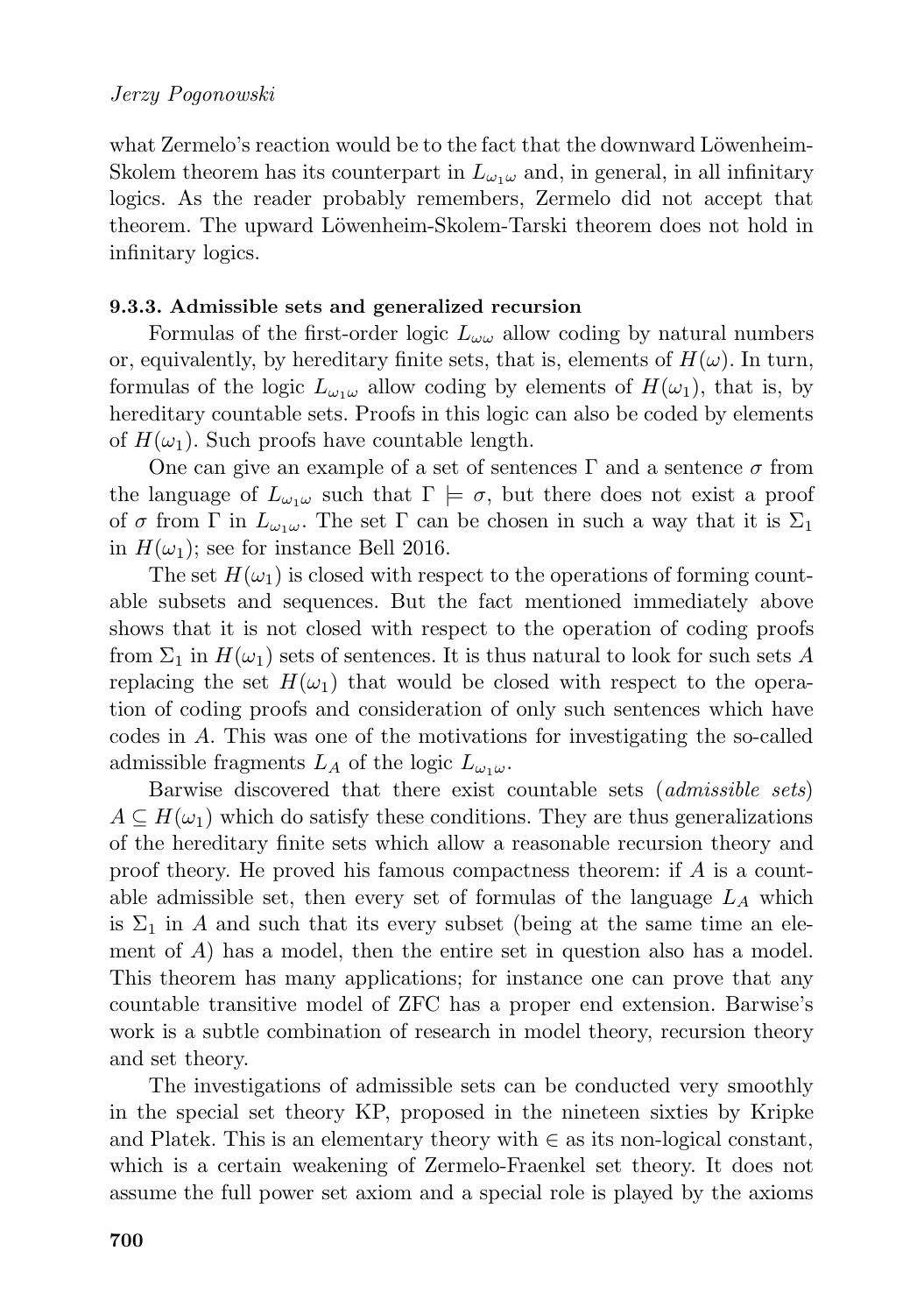of ∆0*-separation* and ∆0*-collection* (counterparts of the axiom schemas of separation and replacement) in which formulas of the class  $\Delta_0$  occur. Transitive sets A such that  $(A, \in)$  is a model of KP are called *admissible sets*. Another theory considersed is KPU, that is, KP with urelements. A complete exposition of the theory of admissible sets can be found in Barwise 1975. A brief and accessible exposition of the recent state of the theory is for instance Keisler and Knight 2004.

### **10. Final remarks**

Is any of the recently-considered systems of infinitary logic close to Zermelo's original ideas? In particular, could KPU be a counterpart of Zermelo's semi-formal constructions? Or perhaps systems of second-order logic (or systems between first- and second-order logic) would be more appropriate in this respect? Zermelo himself was interested primarily in purely mathematical reasoning, while logical reflection was of secondary importance for him. I think his position is expressed soundly in his own *dictum*: mathematics is the logic of the Infinite.

The axiomatic systems of set theory, proposed by Zermelo in 1908 and 1930 (and improved by others), gained the acceptance of mathematicians working in all domains right from the very beginning. Set theory is still considered a firm foundation of all mathematical theories. There exist other foundational systems, for instance category theory whose formalism is useful in algebra and algebraic topology, but the role of set theory is still dominant throughout mathematics. This is above all the legacy of Ernst Zermelo.

"Normal" mathematicians, that is those who are not preoccupied with foundational research in set theory and mathematical logic, seem to be perfectly satisfied with the present shape of set theory. It is believed that any mathematical reasoning can in principle be fully formalized in some system of logic, although mathematicians seldom stress this fact in everyday research practice. The job of formalization is handed over to logicians. I dare to say that many mathematicians share Zermelo's view on logical dependencies between mathematical statements.

Systems of logic are evaluated differently from the point of view of logicians and that of mathematicians. Logicians are primarily interested in deductive aspects of systems of logic, while mathematicians seem to put more stress on their expressive power (obviously not forgetting the deductive properties). Ion Barwise writes: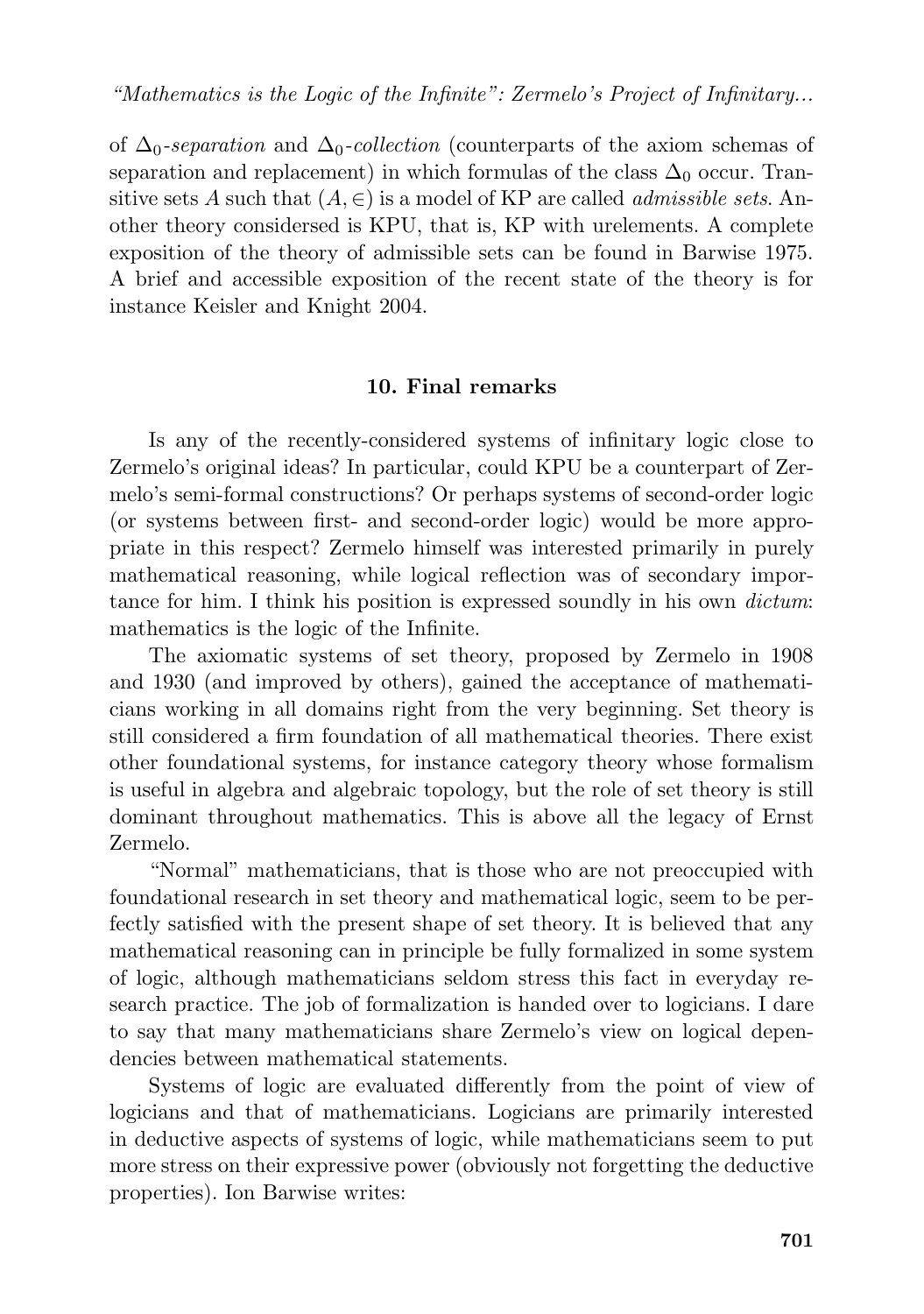But if you think of logic as the mathematicians in the street, then the logic in a given concept is what it is, and if there is no set of rules which generate all the valid sentences, well, that is just a fact about the complexity of the concept that has to be lived with. (Barwise 1985, 7)

It should be added that the work Zermelo 1930 inspired logicians' efforts to develop set theory within the formalism of modern second-order logic; see for instance Uzquiano 1999.

I am well aware that this paper is only a very sketchy presentation of Zermelo's ideas concerning his system of infinitary logic. Much more information about this issue can be found in the monumental work Ebbinghaus, Fraser and Kanamori 2010. All of Zermelo's texts included in this work are accompanied by introductory notes written by prominent contemporary logicians.

#### N O T E S

<sup>1</sup> The starting point for this paper was Pogonowski 2006, an article in Polish, published in a journal of local coverage and related to a more comprehensive but still unpublished work *Infinitarna Logika Ernsta Zermela* (*The Infinitary Logic of Ernst Zermelo*) written for the research grant KBN 2H01A 00725 *Metody nieskończonościowe w teorii definicji* (*Infinitary methods in the theory of definitions*) headed by Professor Janusz Czelakowski at the Institute of Mathematics and Information Science of the University of Opole, Poland. The final version of this paper contains essential improvements of the works mentioned above. The work on this paper has been sponsored by the National Scientific Center research grant 2015/17/B/HS1/02232 *Extremal axioms: logical, mathematical and cognitive aspects*.

<sup>2</sup> The original text, under the title "Der Relativismus in der Mengenlehre und der sogenannte Skolem'sche Satz" is included in Zermelo's *Nachlaß* in the library of the Universität Freiburg; it has been published together with the English translation in the paper van Dalen, Ebbinghaus 2000, 145–161, and in Ebbinghaus, Fraser, Kanamori 2010, 602–605.

#### B I B L I O G R A P H Y

- Ajdukiewicz, K. 1928. *Główne zasady metodologji nauk i logiki formalnej.* (Authorized manuscript edited by Mojżesz Presburger), Warszawa: Wydawnictwa Koła Matematyczno-Fizycznego Słuchaczów Uniwersytetu Warszawskiego.
- Barwise, J. 1974. Axioms for abstract model theory, *Annals of Mathematical Logic* 7, 221–265.
- Barwise, J. 1975. *Admissible Sets and Structures. An Approach to Definability Theory*. Berlin Heidelberg New York: Springer Verlag.
- Barwise, J., Feferman, S. (Eds.) 1985. *Model-theoretic Logics*. New York Berlin Heidelberg Tokyo: Springer Verlag.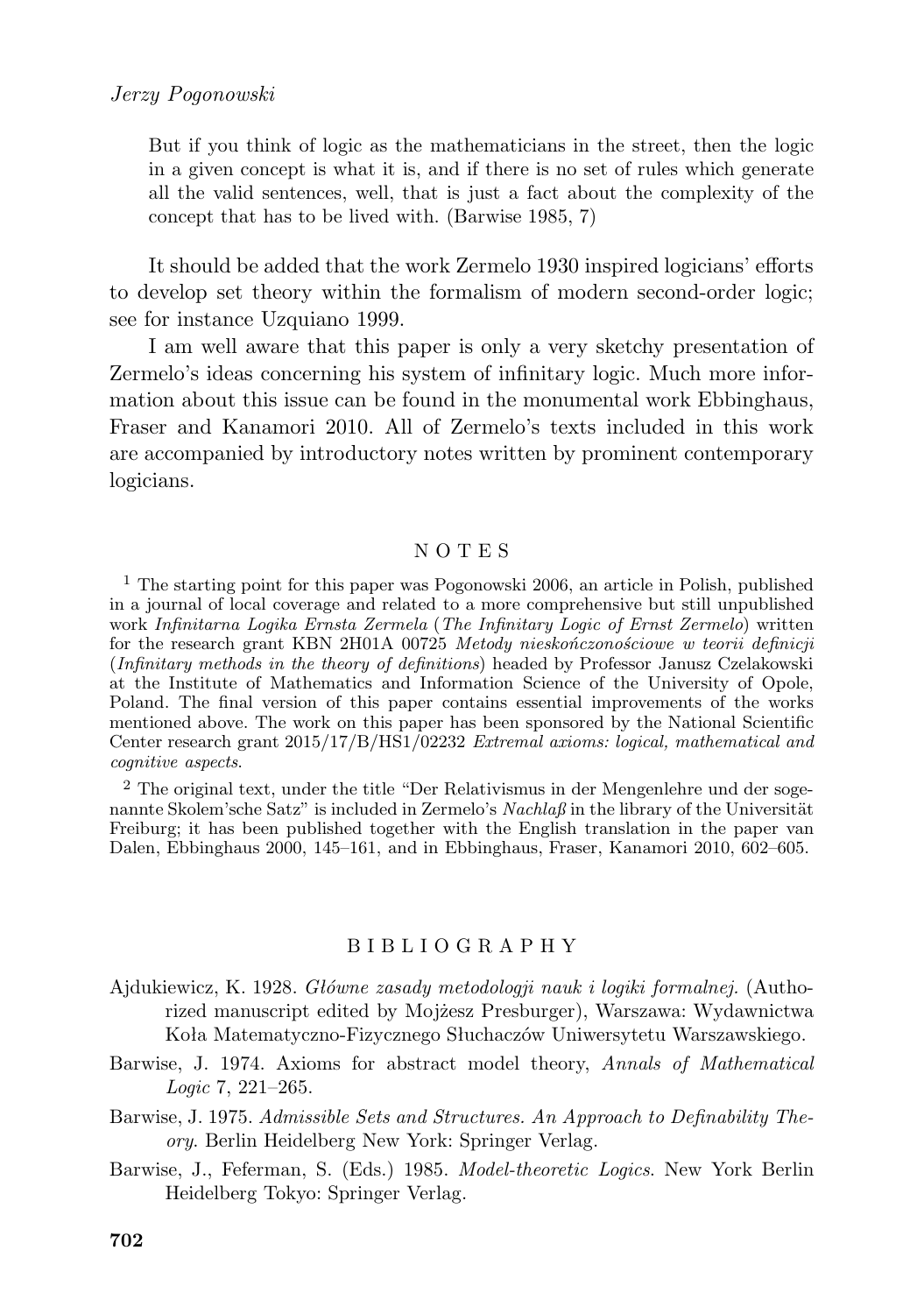- Batóg, T. 2000. *Dwa paradygmaty matematyki. Studium z dziejów i filozofii matematyki.* Poznań: Wydawnictwo Naukowe UAM.
- Bell, J.L. 2016. Infinitary logic, *Stanford Encyclopedia of Philosophy*. Access on July 31, 2021: https://plato.stanford.edu/entries/logic-infinitary/
- Benacerraf, P., Wright, C. 1985. Skolem and the Skeptic, *Proceedings of the Aristotelian Society*, Supplementary Volume 59, 85–137.
- Bays, T. 2000. *Reflections on Skolem's Paradox*, PhD Thesis, UCLA.
- Buldt, B. 2002. Kompaktheit und Endlichkeit in der formalen Logik, in: B. Buldt u.a. (Hrsg.) *Kurt G¨odel. Wahrheit und Beweisbarkeit.* Band 1: *Dokumente und historische Analysen*, Band 2: *Kompendium zum Werk*, Wien: ¨obv&hpt VerlagsgmbH & Co., 31–49.
- Carnap, R., Bachmann, F. 1936. Über Extremalaxiome. *Erkenntnis* 6, 166–188.
- Dalen, D. van, Ebbinghaus, H.D. 2000. Zermelo and the Skolem Paradox, *The Bulletin of Symbolic Logic* 6 (2), 145–161.
- Dawson, J.W. 1985. Completing the Gödel–Zermelo correspondence, *Historia Mathematica* 12, 66–70.
- DeLong, H. 1970. *A Profile of Mathematical Logic.* Addison-Wesley Publishing Company.
- Dickmann, M.A. 1975. *Large Infinitary Languages.* Amsterdam: North Holland.
- Ebbinghaus, H.D. 2003. Zermelo: Definiteness and the universe of definable sets, *History and Philosophy of Logic* 24, 197–219.
- Ebbinghaus, H.D. 2004. Zermelo in the mirror of the Baer correspondence 1930– 1931, *Historia Mathematica* 31, 76–86.
- Ebbinghaus, H.D. 2006. Zermelo: On boundary numbers and domains of sets continued, *History and Philosophy of Logic* 27, 285–306.
- Ebbinghaus, H.D. 2007 (in cooperation with Volker Peckhaus). *Ernst Zermelo. An approach to his life and work*. Springer-Verlag: Berlin and Heidelberg.
- Ebbinghaus, H.D., Fraser, C.G., Kanamori, A. 2010. *Ernst Zermelo. Collected Works. Gesammelte Werke*. Heidelberg Dordrecht London New York: Springer.
- Fraenkel, A. 1923<sup>2</sup> . *Einleitung in die Mengenlehre.* Berlin: Springer-Verlag.
- Fraenkel, A., Bar Hillel, Y., Levy, A. 1973. *Foundations of Set Theory*. Amsterdam London: North Holland Publishing Company.
- George, A. 1985. Skolem and the Löwenheim-Skolem theorem: a case study of the philosophical significance of mathematical results, *History and Philosophy of Logic* 6, 75–89.
- Grattan-Guinness, I. 1979. In memoriam Kurt Gödel: his 1931 correspondence with Zermelo on his incompletability theorem, *Historia Mathematica* 6, 294–304.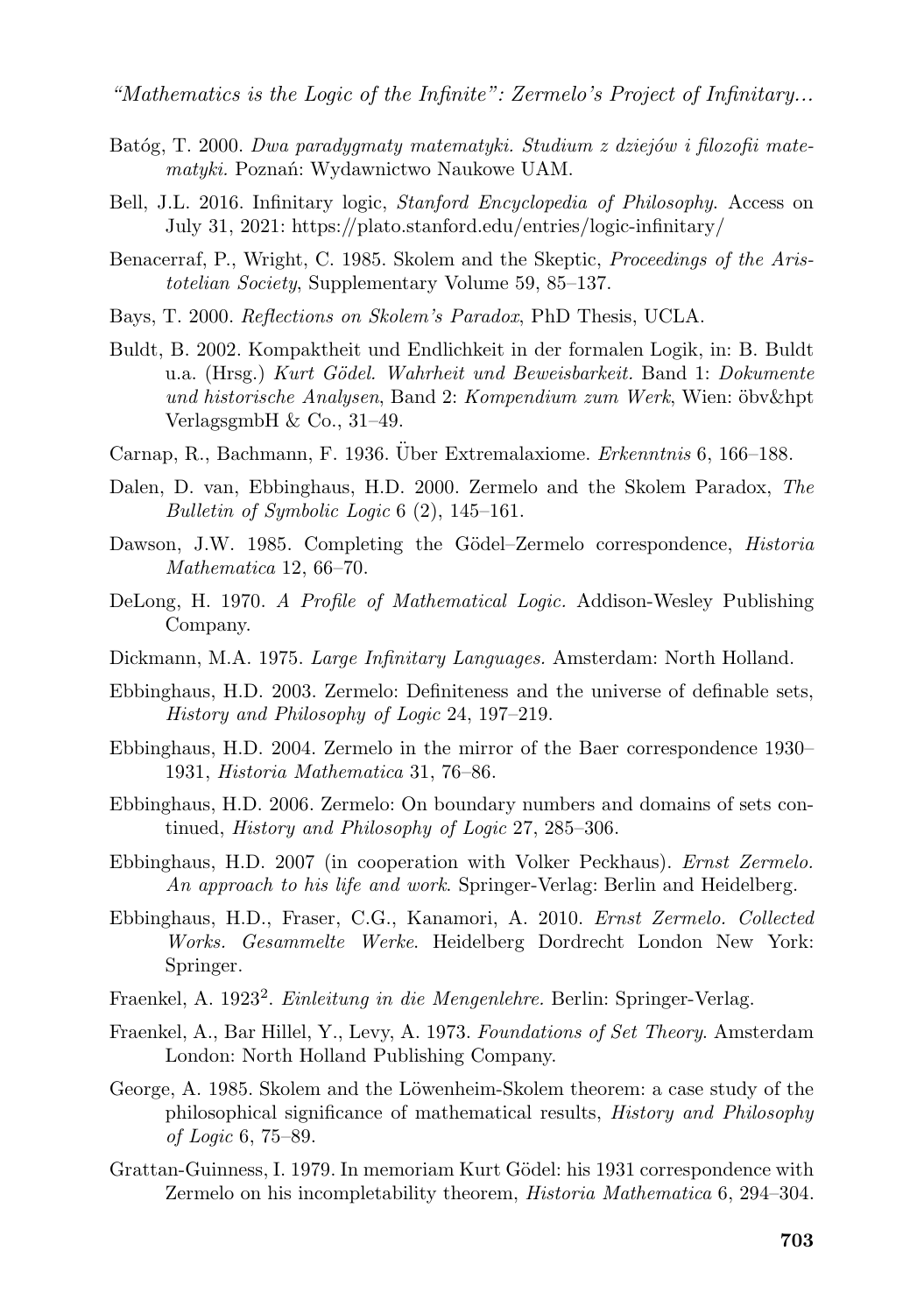- Hallet, M. 1984. *Cantorian Set Theory and Limitation of Size.* Oxford: Clarendon Press.
- Heijenoort, J. van, (Ed.) 1967. *From Frege to Gödel: A Source Book in Mathematical Logic, 1879–1931.* Cambridge, Mass.; London: Harvard University Press.
- Helmer, O. 1938. Languages with expressions of infinite length, *Erkenntnis* 8, 138– 141.
- Henkin, L. 1955. The representation theorem for cylindrical algebras. *Mathematical Interpretation of Formal Systems.* North Holland, 85–97.
- Henkin, L. 1959. Some remarks on infinitely long formulas. *Infinitistic Methods. Proceedings of the Symposium on Foundations of Mathematics. Warsaw, 2–9 September 1959.* Oxford London New York Paris Pergamon Press; Warszawa: Państwowe Wydawnictwo Naukowe, 167–183.
- Hilbert, D. 1899. *Grundlagen der Geometrie*. Leipzig: B.G. Teubner.
- Hilbert, D., Bernays, P. 1934/1939. *Grundlagen der Mathematik*. Berlin: Springer.
- Hunter, G. 1971. *Metalogic. An Introduction to the Metatheory of Standard Firstorder Logic.* Berkeley: University of California Press.
- Jordan, P. 1949. Zur Axiomatik der Verkn¨upfungsbereiche, *Abhand. Math. Sem. Hamburg. Univ.* 16, 54–70.
- Kanamori, A. 1996. The mathematical development of set theory from Cantor to Cohen, *The Bulletin of Symbolic Logic* 2 (1), 1–71.
- Kanamori, A. 2004. Zermelo and set theory. *The Bulletin of Symbolic Logic* 10 (4), 487–553.
- Karp, C. 1964. *Languages with Expressions of Infinite Length.* Amsterdam: North Holland.
- Keisler, H.J. 1971. *Model Theory for Infinitary Logic.* Amsterdam: North Holland.
- Keisler, H.J., Knight, J.L. 2004. Barwise: infinitary logic and admissible sets, *The Bulletin of Symbolic Logic* 10 (1), 4–36.
- Klenk, V. 1976. Intended models and the Löwenheim-Skolem theorem. *Journal of Philosophical Logic* 5, 475–489.
- Krasner, M. 1938. Une généralisation de la notion de corps, *Journal de Mathématiques Pures et Appliquées* 9, 367–385.
- Kripke, S. 1964. Transfinite recursion on admissible ordinals, I, II (abstracts), *Journal of Symbolic Logic* 29, 161–162.
- Krynicki, M., Mostowski, M., Szczerba, L. (Eds.) 1995. *Quantifiers, Logics, Models and Computation.* Kluwer Academic Publishers.
- Kuratowski, K. 1937. Les types d'ordre définissables et les ensembles boreliens, *Fundamenta Mathematicae* 29, 97–100.
- Lewis, C.S. 1918. *A Survey of Symbolic Logic.* Berkeley: University of California.
- Lindenbaum, A., Tarski, A. 1936. Über die Beschränkheit der Ausdruckmittel deduktiver Theorien, *Ergebnisse eines mathematischen Kolloquiums* 7, 1934– 1935, 15–22.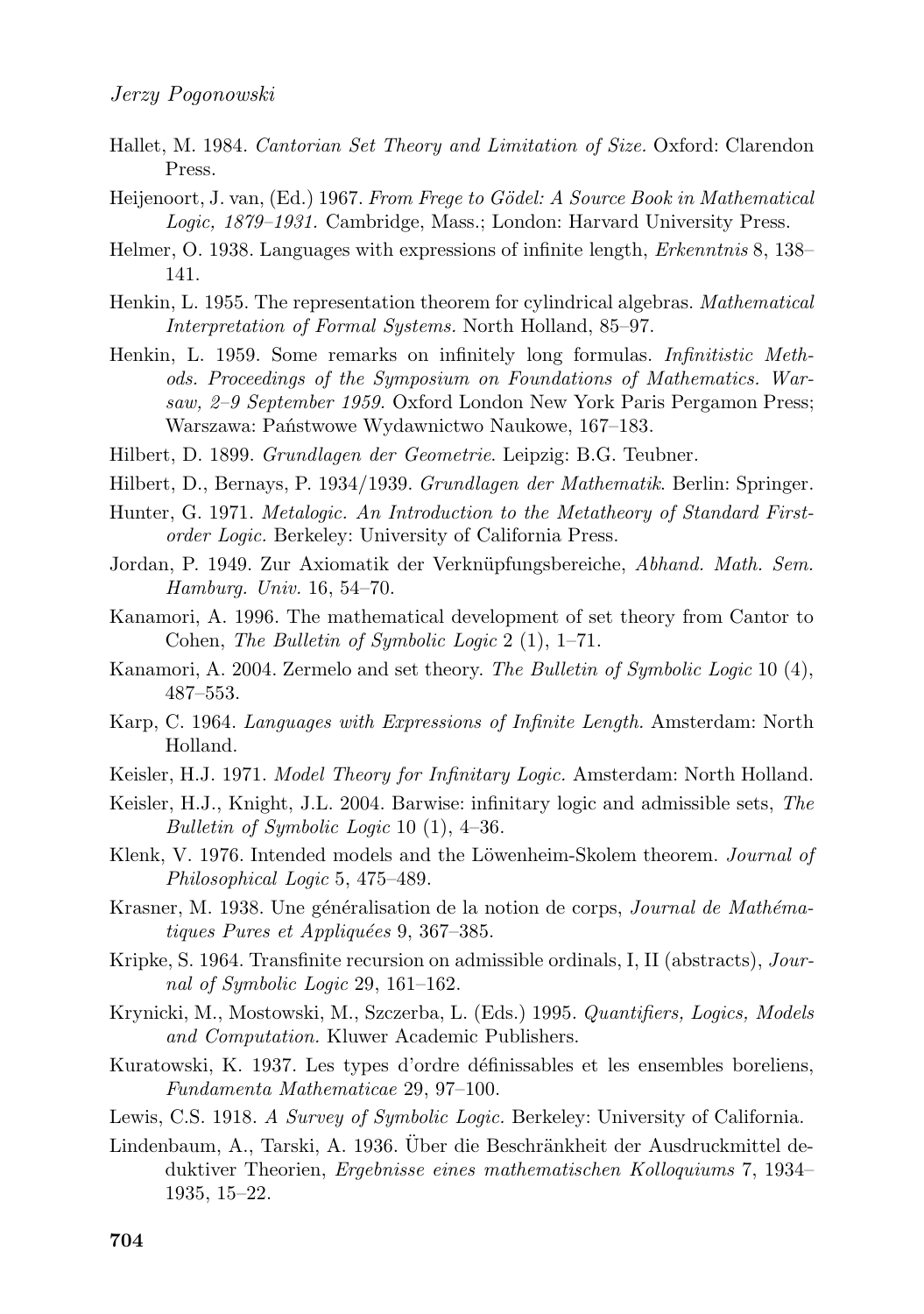- Lindström, P. 1966. First order predicate logic with generalized quantifiers, *Theoria* 32, 186–195.
- Lindström, P. 1969. On extensions of elementary logic. *Theoria* 35, 1-11.
- Löwenheim, L. 1915. Über Möglichkeiten im Relativkalkül, *Mathematische Annalen*, 68, 169–207.
- McCarthy, Ch., Tennant, N. 1987. Skolem's Paradox and constructivism, *Journal of Philosophical Logic* 16, 165–202.
- Moore, A.W. 1985. Set theory, Skolem's Paradox and the *Tractatus*, *Analysis* 45, 13–20.
- Moore, G.H. 1980. Beyond first-order logic: the historical interplay between mathematical logic and axiomatic set theory. *History and Philosophy of Logic* 1, 95–137.
- Moore, G.H. 1982. *Zermelo's Axiom of Choice. Its Origins, Development and Influence.* New York Heidelberg Berlin: Springer-Verlag.
- Moore, G.H. 1995. The prehistory of infinitary logic: 1885–1955, in Maria Luisa Dalla Chiara, Kees Doets, Daniele Mundici, Johan van Benthem (Eds.) *Structures and norms in science.* Volume two of the Tenth International Congress of Logic, Methodology and Philosophy of Science, Florence, August 1995, Kluwer Academic Publishers, 105–123.
- Moore, G.H. 2002. Die Kontroverse zwischen Gödel und Zermelo, in B. Buldt u.a. (Hrsg.) *Kurt G¨odel. Wahrheit und Beweisbarkeit.* Band 1: *Dokumente und historische Analysen*, Band 2: *Kompendium zum Werk*. ¨obv&hpt VerlagsgmbH & Co., Wien, 55–64.
- Mostowski, A. 1948. *Logika matematyczna.* Warszawa-Wrocław.
- Mostowski, A. 1957. On a generalization of quantifiers, *Fundamenta Mathematicae* 44, 12–36.
- Murawski, R. 2001<sup>2</sup> . *Filozofia matematyki. Zarys dziejów.* Warszawa: Wydawnictwo Naukowe PWN.
- Murawski, R. 2002. *Współczesna filozofia matematyki.* Warszawa: Wydawnictwo Naukowe PWN.
- Murawski, R. 2003<sup>3</sup> . *Filozofia matematyki. Antologia tekstów klasycznych.* Poznań: Wydawnictwo Naukowe UAM.
- Myhill, J. 1951. On the ontological significance of the Löwenheim-Skolem theorem, in M. White (Ed.) *Academic Freedom, Logic and Religion.* The University of Pennsylvania Press, 57–70.
- Myhill, J. 1952. The hypothesis that all classes are nameable. *Proc. Nat. Acad. Sci. USA* 38, 979.
- Neumann, J. von, 1925. Eine Axiomatisierung der Mengenlehre, *Journal für die reine und angewandte Mathematik* 154, 219–240.
- Peckhaus, V. 1990. 'Ich habe mich wohl gehütet, alle Patronen auf einmal zu verschießen'. Ernst Zermelo in Göttingen, *History and Philosophy of Logic* 11, 19–58.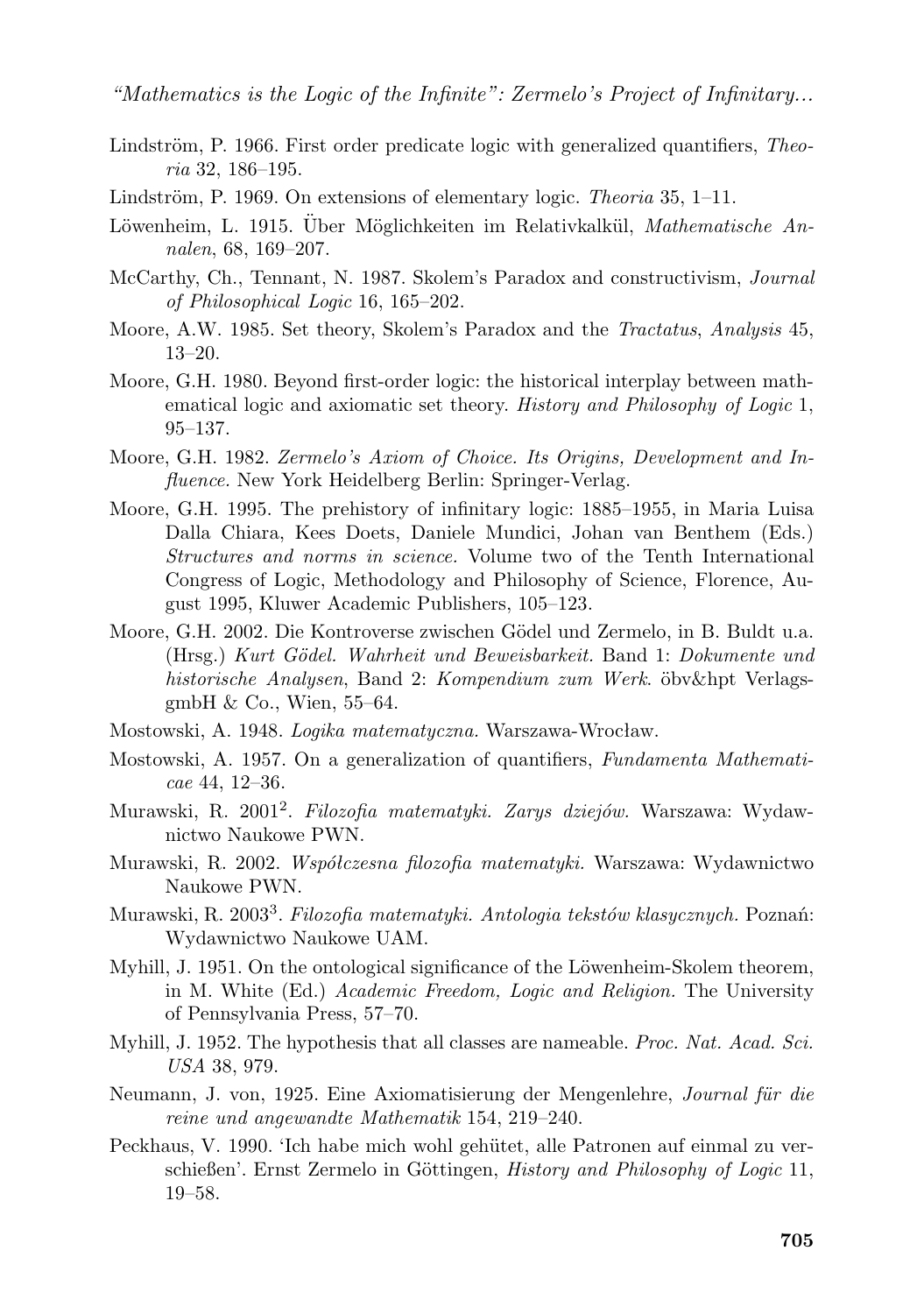- Peirce, C.S. 1885. On the algebra of logic: a contribution to the philosophy of notation. *American Journal of Mathematics* 7, 180–202.
- Platek, R. 1966. *Foundations of Recursion Theory.* Doctoral Dissertation and Supplement, Stanford: Stanford University.
- Pogonowski, J. 2006. Projekt logiki infinitarnej Ernsta Zermela. *Investigationes Linguisticae* 14, 18–49.
- Pogonowski, J. 2019. *Extremal axioms. Logical, mathematical and cognitive aspects*. Poznań: Wydawnictwo Nauk Społecznych i Humanistycznych UAM.
- Putnam, H. 1980. Models and reality. *Journal of Symbolic Logic* 45, 464–482.
- Quine, W.V.O. 1966. Ontological reduction and the world of numbers, in W.V.O. Quine *The ways of paradox and other essays*, New York: Random House, 199–207.
- Resnik, M. 1966. On Skolem's Paradox. *Journal of Philosophy*, 63, 15,
- Resnik, M. 1969. More on Skolem's Paradox., *Nous*, 3, 185–196.
- Robinson, A. 1951. *On the Metamathematics of Algebra.* Amsterdam: North Holland.
- Robinson, A. 1957. Applications to field Ttheory. *Summaries of talks at the Summer Institute for Symbolic Logic in 1957 at Cornell University*, 326–331.
- Schröder, E. 1895. *Vorlesungen über die Algebra der Logik*. Vol. 3, Leipzig.
- Schröder, E. 1910. *Abriss der Algebra der Logik* Vol. 2, E. Müller (Ed.), Leipzig.
- Scott, D., Tarski, A. 1957. The sentential calculus with infinitely long expressions. *Summaries of talks at the Summer Institute for Symbolic Logic in 1957 at Cornell University*, 83–89.
- Scott, D., Tarski, A. 1958. The sentential calculus with infinitely long expressions, *Colloquium Mathematicum* 6, 166-170.
- Shapiro, S. (Ed.) 1996. *The Limits of Logic: Higher-order Logic and the Löwenheim-Skolem Theorem.* Aldershot: Dartmouth Publishing Company.
- Skolem, T. 1919. Untersuchungen über die Axiome des Klassenkalkuls und über Produktations- und Summationsprobleme, welche gewisse Klassen von Aussagen betreffen, *Videnskapsselskapets skrifter, I. Matematisk-naturvedenskabelig klasse*, no 3.
- Skolem, T. 1920. Logisch-kombinatorische Untersuchungen über die Erfüllbarkeit oder Beweisbarkeit mathematischer Sätze nebst einem Theoreme über dichte Mengen. *Videnskappselskapets skrifter, I. Matematisk-naturvedenskabelig klasse*, no 4.
- Skolem, T. 1922. Einige Bemerkungen zur axiomatischen Begründung der Mengenlehre. *Matematikerkongressen i Helsingfors den 4–7 Juni 1922, Den femte skandinaviska matematikerkongressen, Redog¨orelse*, (Akademiska Bokhandeln, Helsinki, 1923).
- Skolem, T. 1930. Einige Bemerkungen zu der Abhandlung von E. Zermelo "Uber ¨ die Definitheit in der Axiomatik". *Fundamenta Mathematicae* 15, 337–341.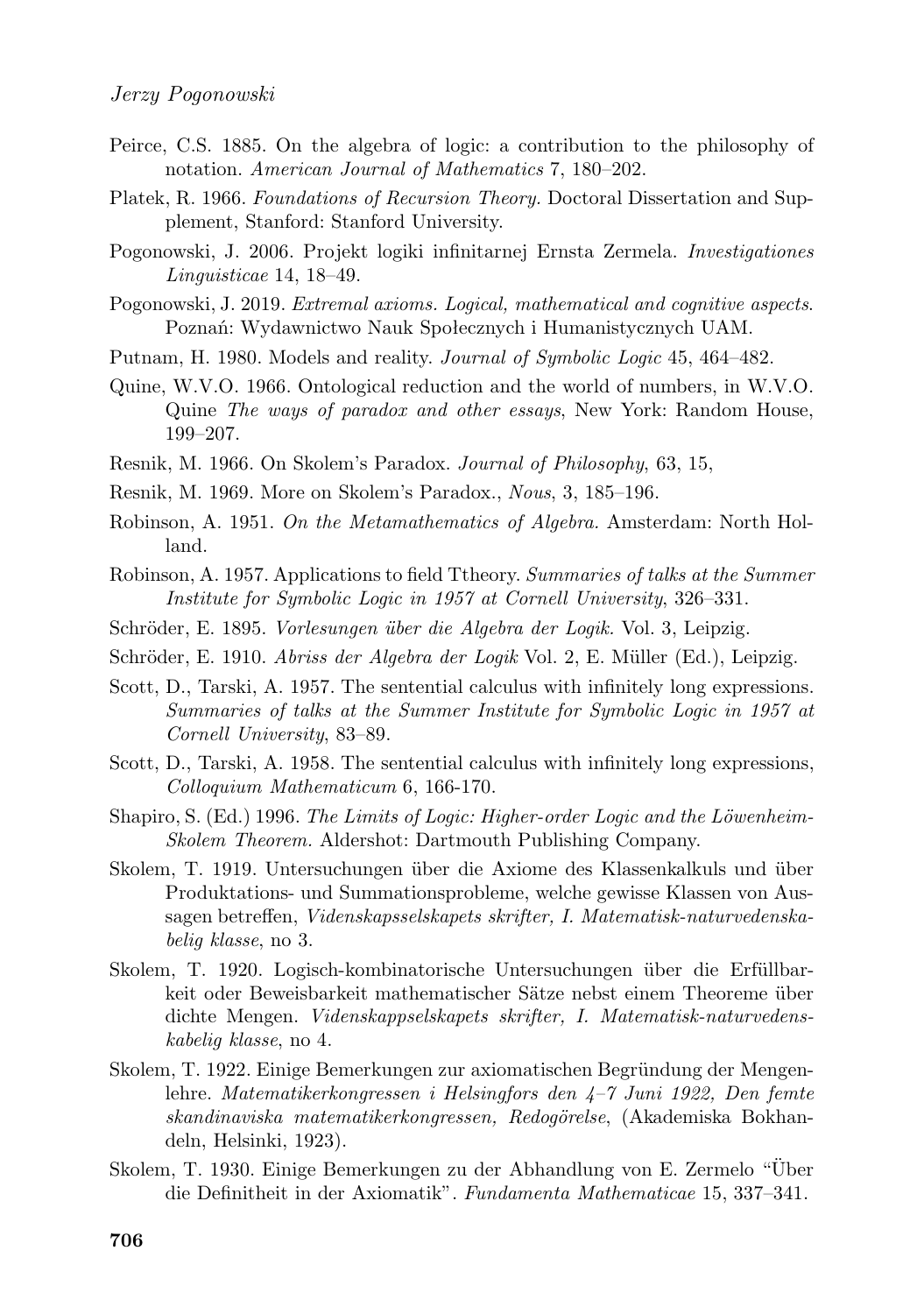- Suszko, R. 1951. Canonic axiomatic systems. *Studia Philosophica* 4, 301–330.
- Tarski, A. 1933. *Pojęcie prawdy w językach nauk dedukcyjnych.* Warszawa: Towarzystwo Naukowe Warszawskie.
- Tarski, A. 1934. Z badań metodologicznych nad definiowalnością terminów, *Przegląd Filozoficzny* 37, 438–460.
- Tarski, A. 1986. What are logical notions? *History and Philosophy of Logic* 7, 143– 154.
- Taylor, R.G. 1993. Zermelo, reductionism, and the philosophy of mathematics, *Notre Dame Journal of Formal Logic* 34 (4), 539–563.
- Taylor, R.G. 2002. Zermelo's Cantorian theory of systems of infinitely long propositions, *The Bulletin of Symbolic Logic* 8 (4), 478–515.
- Thomas, W. 1971. On behalf of the Skolemite, *Analysis* 31, 177–186.
- Thomas, W. 1968. Platonism and the Skolem Paradox, *Analysis* 28, 193–196.
- Uzquiano, G. 1999. Models of second-order set theory, *The Bulletin of Symbolic Logic* 5, 289–302.
- Wang, H. 1955. On denumerable bases of formal systems. *Mathematical Interpretation of Formal Systems.* Amsterdam: North Holland Publishing Company, 57–84.
- Wang, H. 1962. *A Survey of Mathematical Logic.* Peking: Science Press; Amsterdam: North Holland Publishing Company.
- Westerståhl, D. 1989. Quantifiers in formal and natural languages, in D. Gabbay, F. Guenthner (Eds.) *Handbook of Philosophical Logic*, vol. IV, D. Reidel Publishing Company, 1–131.
- Whitehead, A.N., Russell, B. 1910–1913. *Principia Mathematica.* Cambridge.
- Woleński, J. (Ed.) 1997. *Filozofia logiki.* Warszawa: Wydawnictwo Spacja Fundacia Aletheia.
- Woleński, J. 2004. First-order logic: (philosophical) pro and contra, in V. Hendricks, F. Neuhaus, S.A. Pedersen, U. Scheffer, H. Wansing (Eds.) *First-order Logic Revisited.* Berlin: Logos, 369–398.
- Zermelo, E. 1902. Über die Addition transfiniter Cardinalzahlen, Nachrichten von der Königl. Gesellschaft der Wissenschaften zu Göttingen. Mathematisch*physikalische Klasse aus dem Jahre 1901* 34–38.
- Zermelo, E. 1904. Beweis daß jede Menge wohlgeordnet werden kann, *Mathematische Annalen* 59, 514–516.
- Zermelo, E. 1908. Untersuchungen über die Grundlagen der Mengenlehre I, *Mathematische Annalen* 65, 261–281.
- Zermelo, E. 1908a. Neuer Beweis für die Möglichkeit einer Wohlordnung, *Mathematische Annalen* 65, 107–128.
- Zermelo, E. 1909. Sur les ensembles finis et le principe de l'induction complète, *Acta mathematica* 32, 185–193.